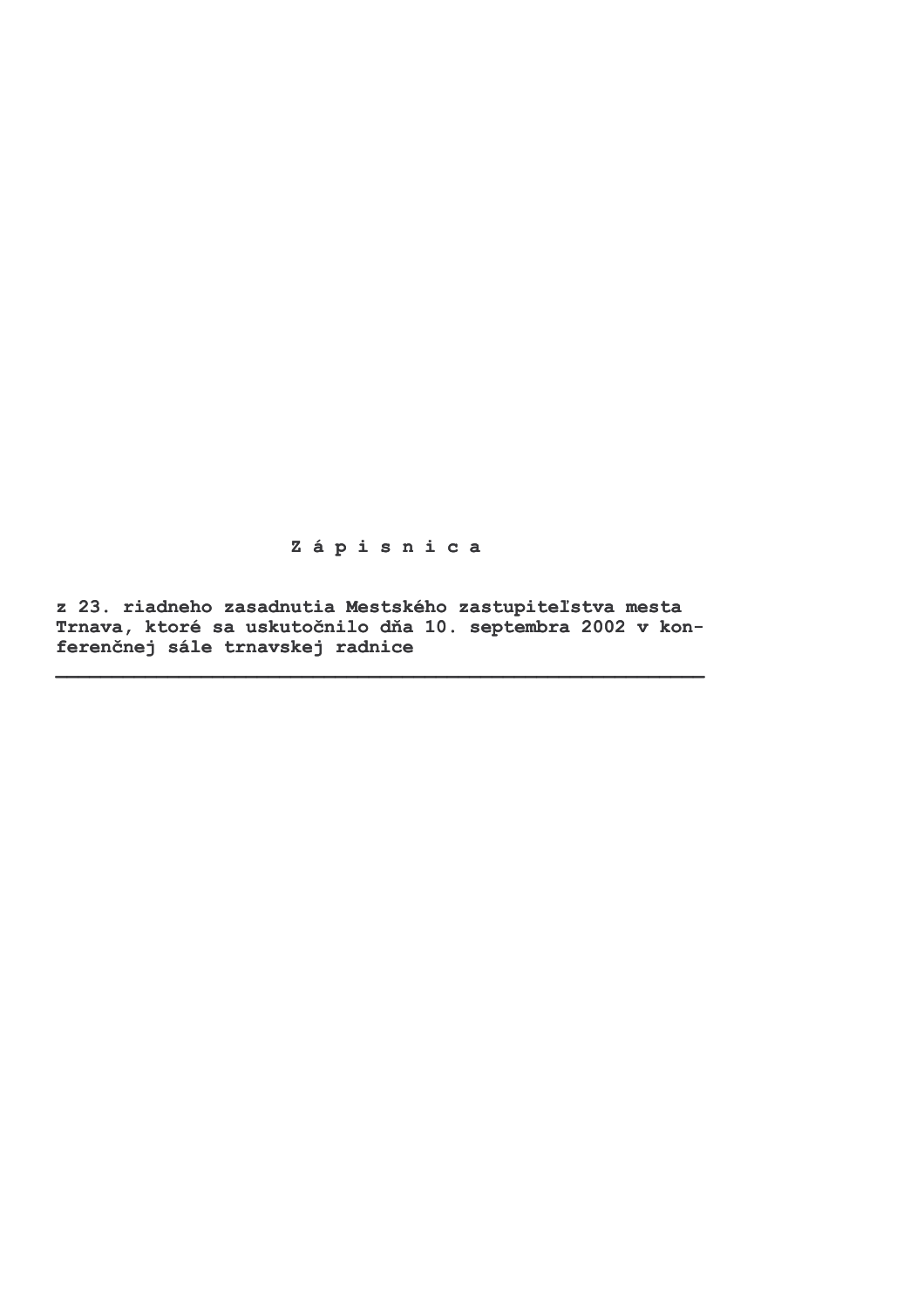### Zápisnica

z 23. riadneho zasadnutia Mestského zastupiteľstva mesta Trnava, ktoré sa uskutočnilo dňa 10. septembra 2002 v konferenčnej sále trnavskej radnice

Prítomní:

primátor mesta Trnava

- 53 poslancov mestského zastupiteľstva prednosta mestského úradu
	- 7 vedúcich odborov mestského úradu
	- 2 riaditelia mestských organizácií
	- 1 predseda VMČ
- 2 zástupcovia orgánov štátnej správy tlačový tajomník mesta zapisovateľka
- 2 občania

Program:

a) Otvorenie

- 1.1) Návrh Všeobecne záväzného nariadenia o nakladaní s nájomnými bytmi na Františkánskej ulici č. 3
- 2.1) Návrh Všeobecne záväzného nariadenia, ktorým sa mení VZN č. 157 v znení VZN č. 174 o Územnom pláne mesta<br>Trnava a o regulatívoch a limitoch využívania územia a zásad pre ďalší rozvoj mesta Trnava
- 2.2) Návrh Všeobecne záväzného nariadenia, ktorým sa mení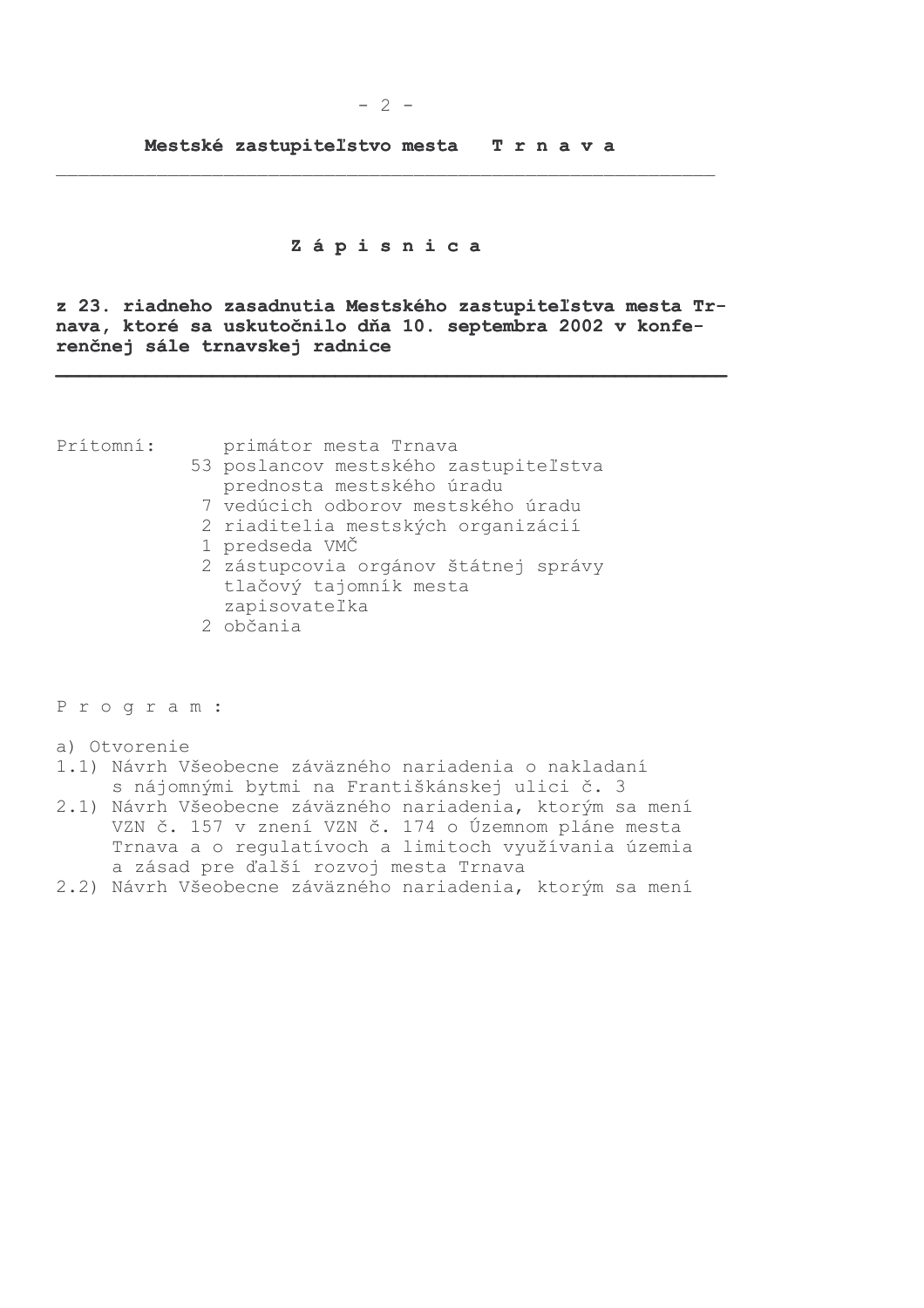VZN č. 157 v znení VZN č. 174 a VZN o Územnom pláne mesta Trnava a o regulatívoch a limitoch využívania územia a zásad pre ďalší rozvoj mesta Trnava

- 3.1) Informácia o Charte Zeme
- 4.) Majetkové záležitosti
- 5.1) Predaj bytov
- 5.2) Návrh na výnimky z nakladania s bytmi vo vlastníctve mesta Trnava
- 5.3) Návrh na doplnok č. 2) k materiálu "Nakladanie s bytmi vo vlastníctve mesta Trnava"
- 5.4) Vyradenie obytného domu Kočišské č. 1-10 z bytov pre sociálne slabšie vrstvy obyvateľstva
- 6.1) Návrh novely zásad prijímania do Domova dôchodcov na ulici T.Vansovej č. 5 v Trnave
- 7.1) Informatívna správa o zriadení Národného športového centra, športová streľba - brokové disciplíny v Trnave
- 8.1) Návrh na poskytnutie dotácie z rozpočtovej položky "Dotácie a dary"
- 9.1) Správa o činnosti Mestskej polície mesta Trnava za obdobie od 1.1.2002 do 30.6.2002
- 9.2) Štatistický prehľad kriminality, verejného poriadku a dopravnej nehodovosti v služobnom obvode OO PZ Trnava za obdobie od 1.1.2002 do 30.6.2002
- 10.1) Správa o uskutočnených metódach a postupoch verejného obstarávania v I. polroku 2002 s hodnotou predmetu obstarávania tovarov, služieb a výkonov nad 500.000,-Sk a prác nad 1.000.000,- Sk
- 11.1) Plnenie uznesení mestského zastupiteľstva, ktorých termín plnenia je do 20.8.2002
- 12.1) Kompenzácia nákladov mesta Trnava na vybudované plynárenské zariadenie v zmysle Uznesenia vlády SR č. 707 zo dňa 26.6.2002
- 12.2) Výzva Predsedníctva Združenia miest a obcí Slovenska na poskytnutie mimoriadneho členského príspevku ZMOS z finančných kompenzácií nákladov miest a obcí na vybudované plynárenské zariadenia, ktoré boli bez náhrady prevedené do vlastníctva štátu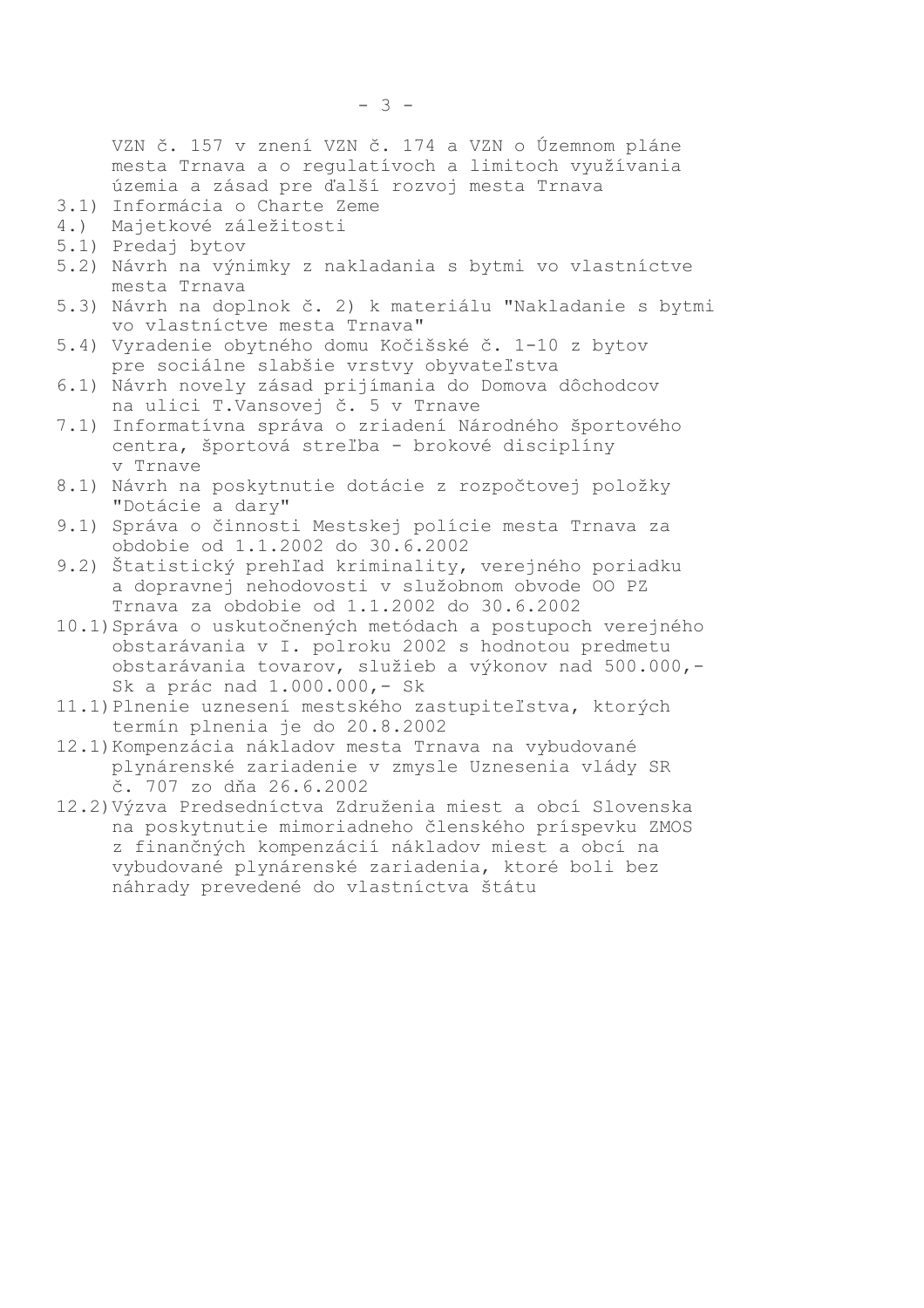- 13.1) Návrh na umiestnenie pamätnej tabule venovanej detskej opatrovni
- 14.1) Návrh na schválenie projektu "Podpora rómskej menšiny v oblasti vzdelávania"
- 15) R ô z n e
- 16) Interpelácie poslancov mestského zastupiteľstva
- 17) Rekapitulácia uznesení
- 18) Záver.

23. riadne zasadnutie Mestského zastupiteľstva mesta Trnava otvoril a viedol Ing. Štefan Bošnák, primátor mesta. Privítal prítomných poslancov mestského zastupiteľstva a ostatných prizvaných.

Po úvodnej časti primátor mesta skonštatoval, že na zasadnutí je prítomných celkom 40 poslancov, takže mestské zastupiteľstvo bolo uznášaniaschopné. (V priebehu rokovania sa zvýšil počet poslancov na 53.) Podotkol, že z dnešného rokovania mestského zastupiteľstva sa písomne ospravedlnil poslanec MZ Ing. František Krippel.

Za overovateľov zápisnice z 23. riadneho zasadnutia mestského zastupiteľstva boli určení poslanci MZ: Ing. Ľudovít Daučo a Mgr. Milan Urbanovský.

Overovatelia zápisnice z predchádzajúceho zasadnutia mestského zastupiteľstva, ktoré sa uskutočnilo dňa 25.6.2002 - RNDr. Dušan Keltoš, CSc. a Ing. Pavol Nižňanský konštatovali, že zápisnica zachytila priebeh rokovania v plnom rozsahu.

Mestská rada do pracovného predsedníctva určila poslancov MZ: Mgr. Zdenku Mešťánkovú a MUDr. Boženu Štegmanovú. Na zasadnutí mestského zastupiteľstva boli do pracovného predsedníctva doplnení poslanci MZ: Ing. arch. Dušan Kmety a Michal Drgoň.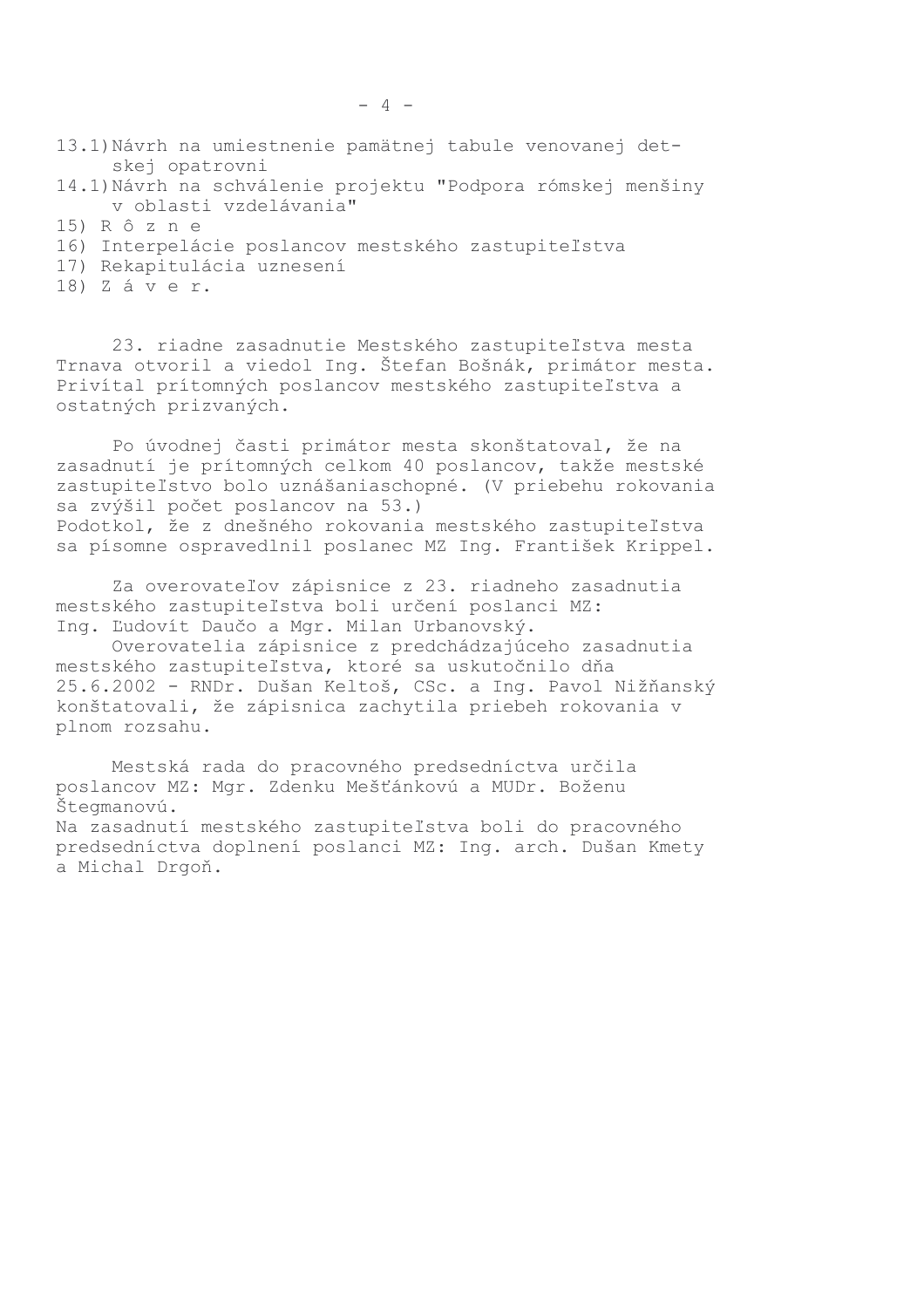Mestská rada odporučila za predsedu návrhovej komisie Ing. Ivana Mičku, poslanca MZ. Na zasadnutí mestského zastupiteľstva boli za členov

návrhovej komisie odporučení poslanci MZ: Ing. Jozef Klokner a RNDr. Iveta Bakičová.

Pripomienky k zloženiu návrhovej komisie neboli vznesené. Hlasovaním (32:0:3) bolo jej zloženie schválené.

Mestská rada mesta Trnava na svojom zasadnutí dňa 3. septembra 2002 odporučila nasledovné úpravy v programe rokovania mestského zastupiteľstva: a) materiál č. 4.9. preznačiť na 4.8. b) stiahnuť z rokovania materiál č. 5.4. - Vyradenie obytného domu Kočišské č. 1 až 10 z bytov pre sociálne slabšie vrstvy obyvateľstva.

Hlasovaním (40:0:1) boli prijaté odporúčania mestskej rady k úprave programu rokovania mestského zastupiteľstva. Na zasadnutí mestského zastupiteľstva pripomienky k programu rokovania neodzneli.

Hlasovaním (40:0:1) bol prijatý program septembrového zasadnutia mestského zastupiteľstva v zmysle schváleného odporúčania mestskej rady.

### Materiál č. 1.1 - Návrh na Všeobecné záväzné naradenie č. nakladaní s nájomnými bytmi na Františkánskej ul. č. 3 v Trnave

Spravodajca MR: Mgr. Marián Rozložník

Mestská rada hlasovaním odporučila materiál na rokovanie mestského zastupiteľstva s nasledovnými úpravami:

\* v dôvodovej správe na str. 23-1/1/3 zmena textu Mesto Trnava začalo v decembri 2001 na Františkánskej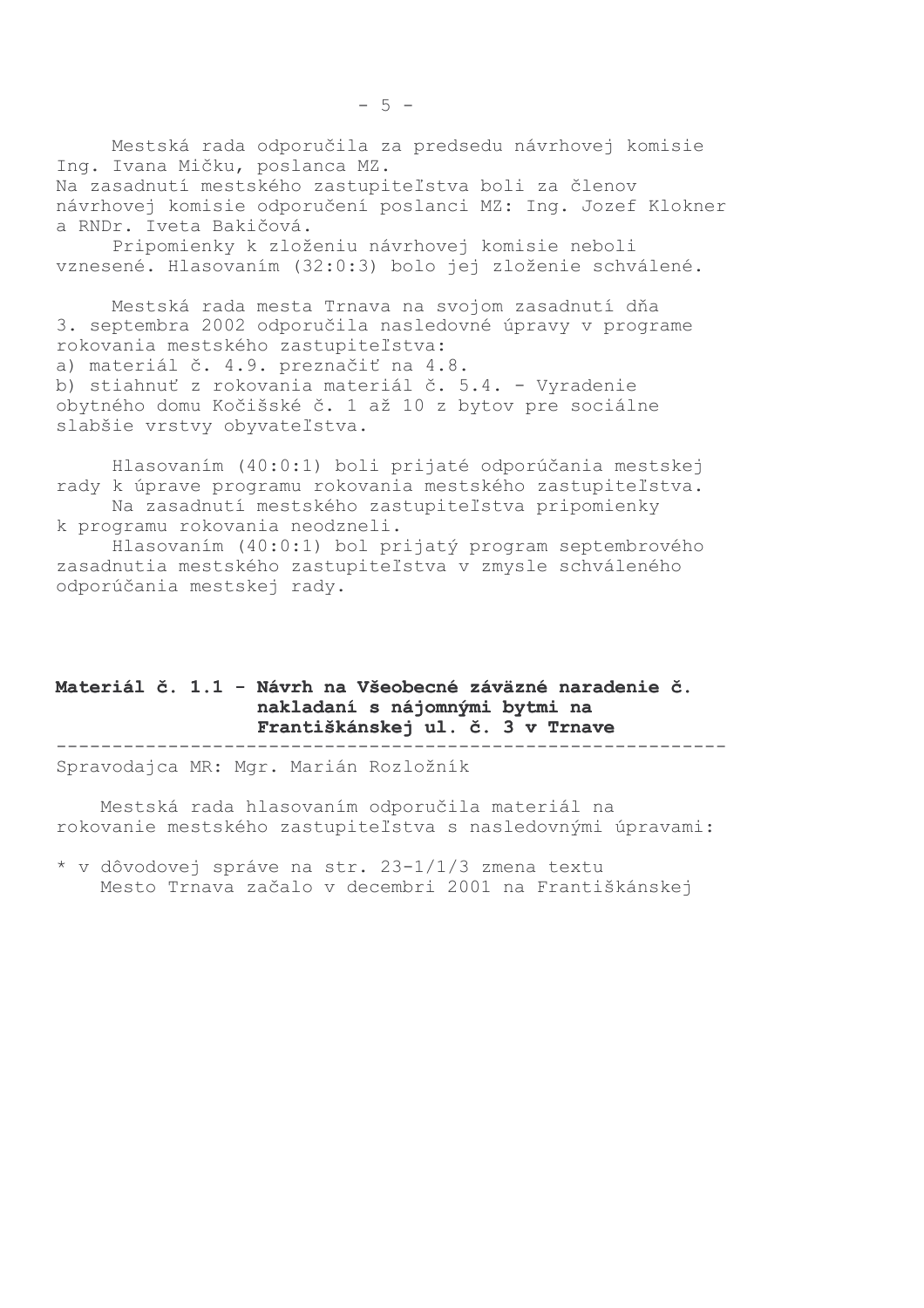ul. č. 3 v Trnave výstavbu 20 bytových jednotiek, ktoré budú slúžiť na nájomné bývanie občanov, ktorí spĺňajú kritériá toho VZN. Vetu - Uvedené byty majú slúžiť predovšetkým občanom, ktorí potrebujú dočasne riešiť svoj bytový problém vypustiť. V snahe zabezpečiť bezproblémovú prevádzku týchto bytov predkladáme návrh všeobecne záväzného nariadenia, ktoré upravuje nájomné vzťahy v súlade s účelom tohto systému bývania. \* na str. 23-1/1/5 v čl. 2 v ods. 1) v treťom riadku za slovo "spoločne" doplniť bodkočiarku \* na str. 23-1/1/6 v čl. 4 ods. 1) sa mení na ...2... \* na str. 23-1/1/7 v ods. 7 sa vypúšťa text "posledného trvalého bydliska pred pridelením predmetného bytu" a nahrádza textom "určené žiadateľom". RSDr. Brežák, vedúci odboru MsÚ - odporučil doplniť účinnosť. Ing. Bošnák, primátor mesta - podotkol, že účinnosť je v zmysle zákona do 15 dní po zverejnení VZN. Kontrolný súčet poslancov MZ: 44. Hlasovaním (40:0:1) boli prijaté odporúčania mestskej rady. Hlasovaním (42:0:2) bolo prijaté uznesenie MZ č. 712 k VZN č. 180. Materiál č. 2.1. - Návrh Všeobecne záväzného nariadenia č. v znení VZN č. 174 o Územnom pláne mesta Trnava a o regulatívoch a limitoch využívania územia a zásad pre ďalší

\_\_\_\_\_\_\_\_\_ ---------------------------------Spravodajca MR: Ing. Vladimír Butko

rozvoj mesta Trnava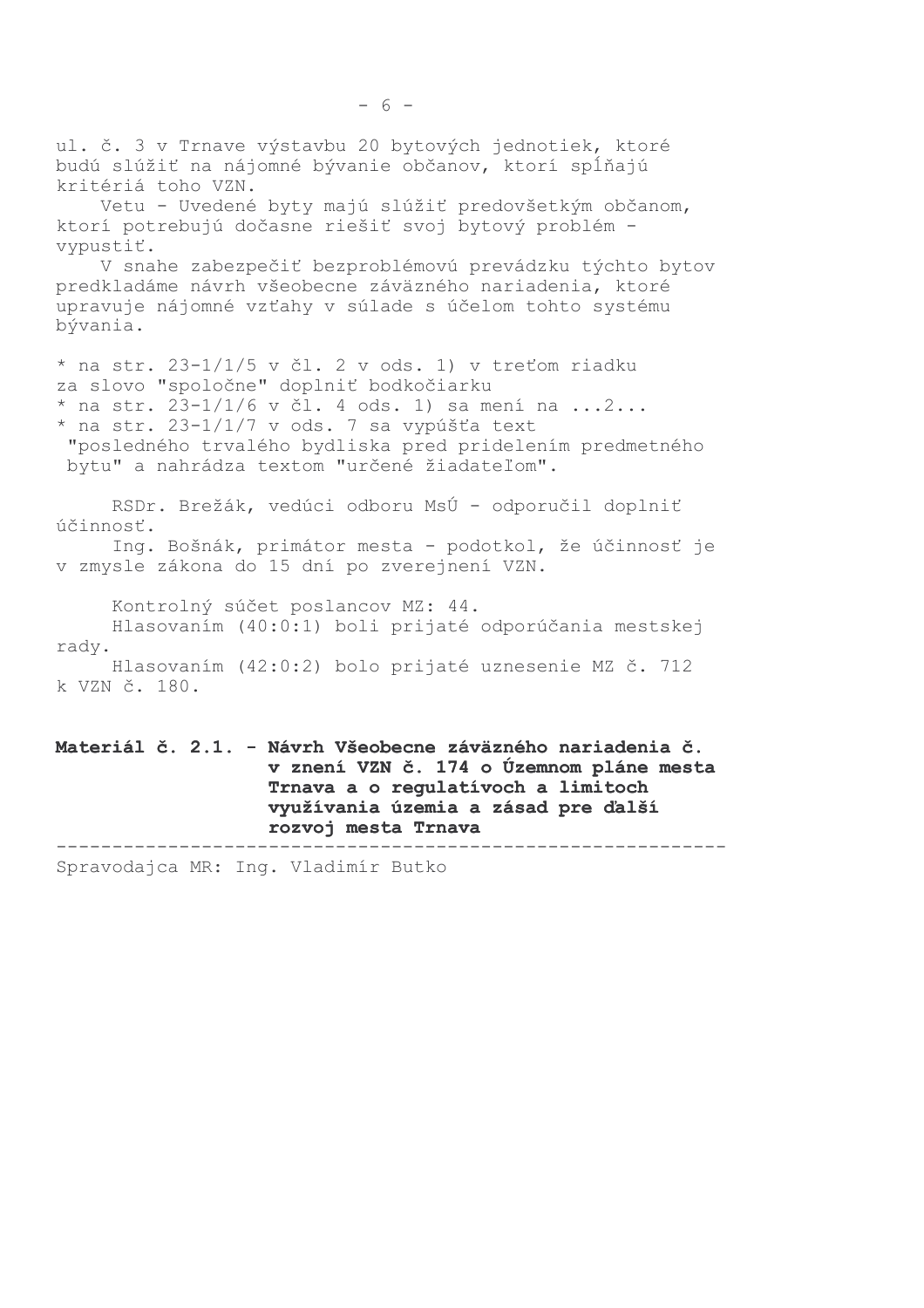Mestská rada hlasovaním odporučila materiál na rokovanie mestského zastupiteľstva s technickou poznámkou na str. 23-2/1/5, kde je potrebné vypustiť podpis prednostu mestského úradu, čo vyplýva zo zákona o obecnom zriadení.

Ing. Daučo - vystúpil so stanoviskom stavebnej komisie, ktorá sa materiálom zaoberala a odporúča ho prijať v predloženej forme.

Kontrolný súčet poslancov MZ: 45. O odporúčaní mestskej rady sa nehlasovalo, pretože sa jednalo o technickú chybu. Pozmeňovacie návrhy na zasadnutí mestského zastupiteľstva k materiálu neodzneli. Hlasovaním (43:0:2) bolo prijaté uznesenie MZ č. 713 k VZN č. 181.

### Materiál č. 2.2. - Návrh Všeobecne záväzného nariadenia č. v znení VZN č. 174 a VZN č. xxx o Územnom pláne mesta Trnava a o regulatívoch a limitoch využívania územia a zásad pre ďalší rozvoj mesta Trnava

Mestská rada hlasovaním odporučila materiál na rokovanie mestského zastupiteľstva s technickou poznámkou na str. 23-2/2/5, kde je potrebné vypustiť podpis prednostu mestského úradu, čo vyplýva zo zákona o obecnom zriadení.

Kontrolný súčet poslancov MZ: 44. Odporúčanie mestskej rady bolo technickou poznámkou, preto sa o ňom nehlasovalo.

Na zasadnutí mestského zastupiteľstva k materiálu pripomienky neodzneli.

Hlasovaním (43:0:1) bolo prijaté uznesenie MZ č. 714 k VZN č. 182.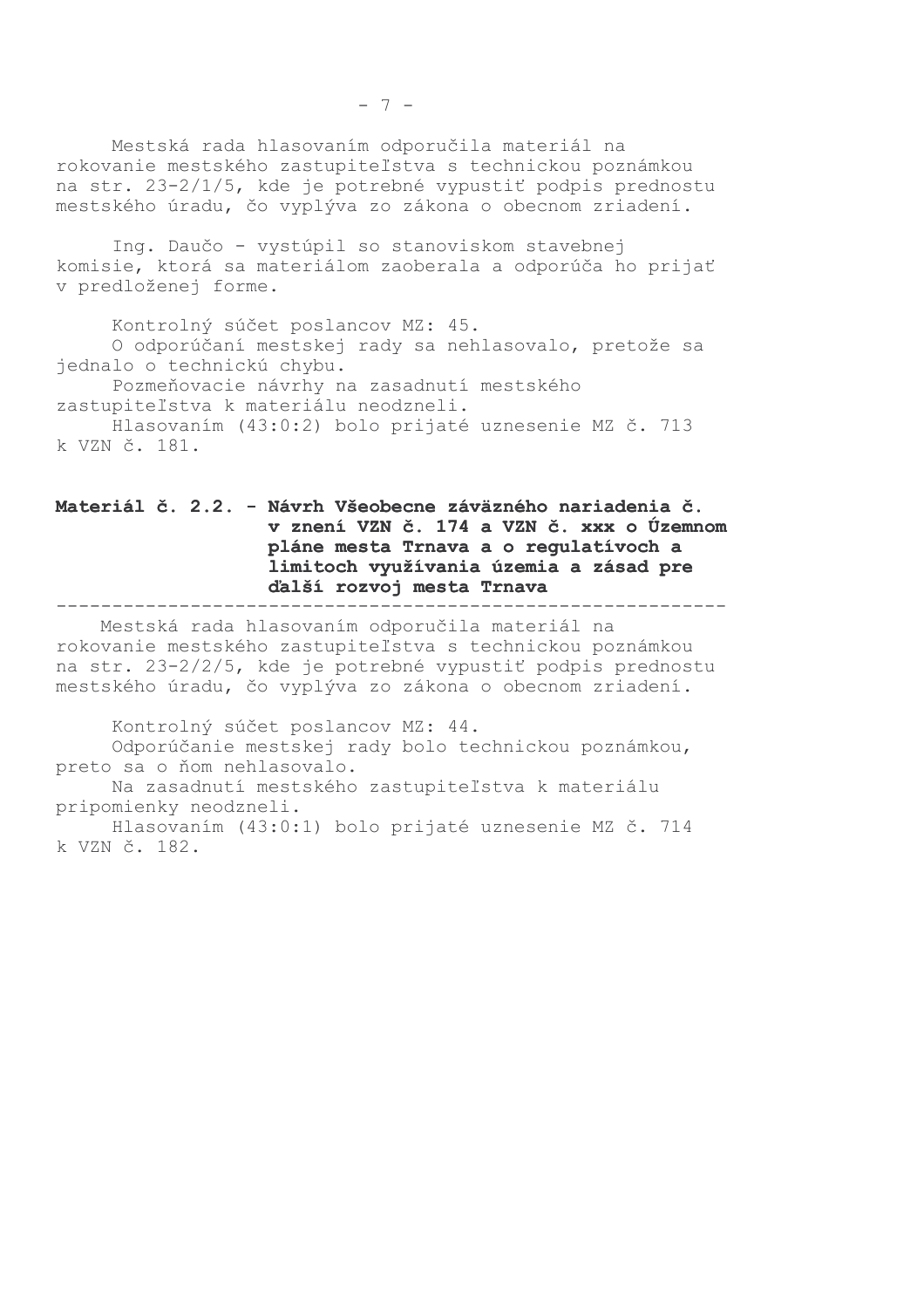# Materiál č. 3.1. - Informácia o Charte Zeme Spravodajca MR: Mgr. Zdenka Mešťánková Mestská rada hlasovaním odporučila materiál na rokovanie mestského zastupiteľstva bez pripomienok. Rozprava na rokovaní: Mgr. Mešťánková - konštatovala, že dňa 11.9.2002 Sumit v Johanesburgu končí, takže nevie, či sa tento hlas mesta dovtedy tam dostane, avšak návrh odporučila schváliť. Ing. Tomly - žiadal zdôvodniť text v bode c) na str. 7 v časti 8. RSDr. Brežák, vedúci odboru MsÚ - odporučil z predmetného textu vypustiť slovo "budú" a tak veta získa zmysel.

Kontrolný súčet poslancov MZ: 47. Hlasovaním (39:1:7) bolo prijaté uznesenie MZ č. 715.

### Materiál č. 4 - Majetkové záležitosti

Spravodajca MR: Ing. Ivan Mička

#### č. 4.1. - Zaradenie majetku mesta do ponukového konania

Mestská rada hlasovaním odporučila materiál na rokovanie mestského zastupiteľstva bez pripomienok. Na rokovaní mestského zastupiteľstva k materiálu pripomienky neodzneli. Kontrolný súčet poslancov MZ: 45. Hlasovaním (43:0:2) bolo prijaté uznesenie MZ č. 716.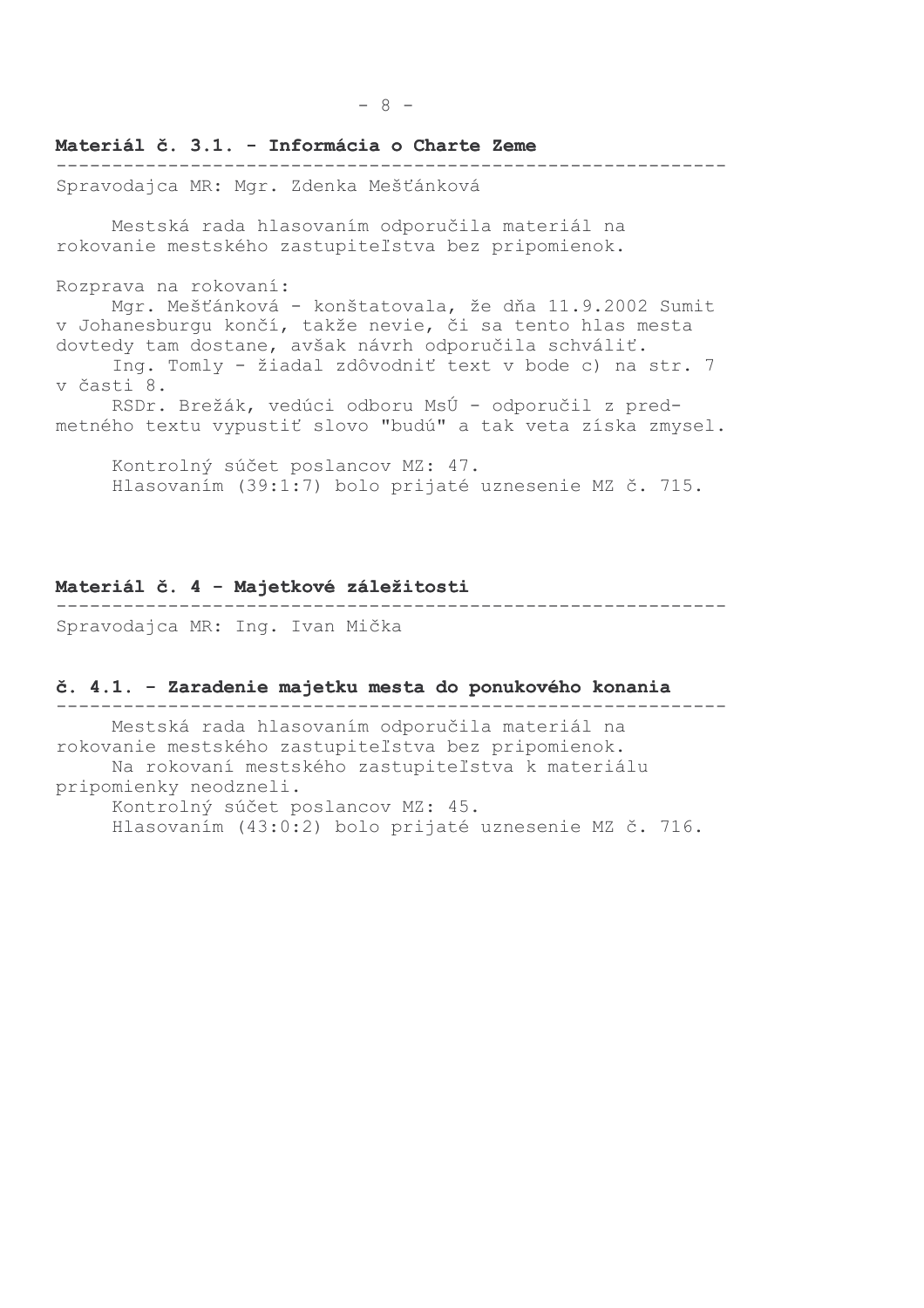č. 4.2. - Súhlas s delimitáciou vlastníctva štátu do majetku mesta, pozemku pod miestnou komunikáciou Kocelova ul. v Trnave ----------------------------

Mestská rada hlasovaním odporučila materiál na rokovanie mestského zastupiteľstva bez pripomienok. Na rokovaní mestského zastupiteľstva k materiálu pripomienky neodzneli. Kontrolný súčet poslancov MZ: 45.

Hlasovaním (44:0:1) bolo prijaté uznesenie MZ č. 717.

### č. 4.3. - Priamy odpredaj bytu č. 58 na Vajanského ul. 17 v Trnave

Mestská rada hlasovaním odporučila materiál na rokovanie mestského zastupiteľstva bez pripomienok. Na rokovaní mestského zastupiteľstva k materiálu pripomienky neodzneli.

Kontrolný súčet poslancov MZ: 46. Hlasovaním (41:1:4) bolo prijaté uznesenie MZ č. 718.

### č. 4.4. - Odkúpenie 1-izbového bytu č. 1 na ul. Na hlinách č. 31/E do vlastníctva mesta Trnava

Mestská rada hlasovaním odporučila materiál na rokovanie mestského zastupiteľstva bez pripomienok. Ing. Daučo - poďakoval za riešenie tohto prípadu, pretože práve na neho sa manželia Bubákovci obrátili o pomoc.

Na rokovaní mestského zastupiteľstva k materiálu pripomienky neodzneli.

Kontrolný súčet poslancov MZ: 45.

Hlasovaním (41:0:4) bolo prijaté uznesenie MZ č. 719.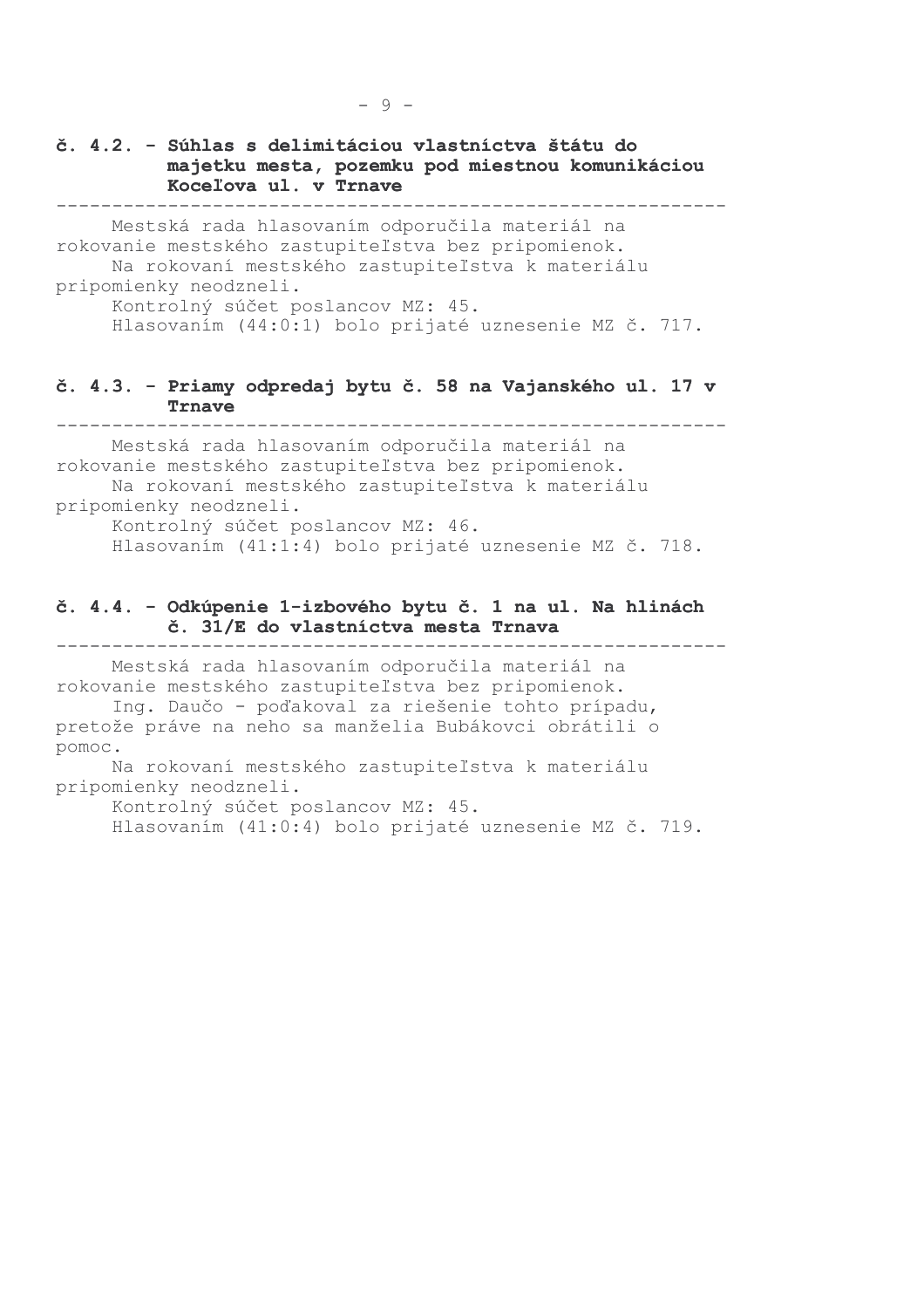Mestská rada hlasovaním odporučila materiál na rokovanie mestského zastupiteľstva bez pripomienok. Na rokovaní mestského zastupiteľstva k materiálu

pripomienky neodzneli.

Kontrolný súčet poslancov MZ: 48. Hlasovaním (45:0:3) bolo prijaté uznesenie MZ č. 720.

## č. 4.6. - Odpredaj podielov z mestského pozemku parc. č. 5292/54 v k.ú. Trnava vlastníkom bytov v bytovom dome s.č. 6554 na Veternej ul. č. 19, 20 a 21 v Trnave

Mestská rada hlasovaním odporučila materiál na rokovanie mestského zastupiteľstva bez pripomienok. Na rokovaní mestského zastupiteľstva pripomienky k materiálu neodzneli. Kontrolný súčet poslancov MZ: 49.

Hlasovaním (46:2:1) bolo prijaté uznesenie MZ č. 721.

### č. 4.7. - Priamy predaj pozemkov na Dedinskej a Topoľovej ul. v Trnave - Modranke

Mestská rada hlasovaním odporučila materiál na rokovanie mestského zastupiteľstva s úpravou textu v návrhu uznesenia na str. 23-4/7/2 v bode 7), 8) a 9) nasledovne:

#### 7. Schvaľuje

priamy predaj kúpnou zmluvou pozemku v k.ú. Modranka na Topoľovej ulici s p. č. 80/3 - zast. plocha o výmere 37 m2 zapísaného na LV 1300 do bezpodielového spoluvlastníctva manželov Bohuša Saba, nar. 17. 6. 1959 s manželkou Helenou, rod. Martinusovou, nar. 8. 11. 1954, obaja bytom Trnava, Sereďská 187, v podiele 1/2 a do bezpodielového spoluvlastníctva manželov Jozefa Martinusa, nar. 17. 4.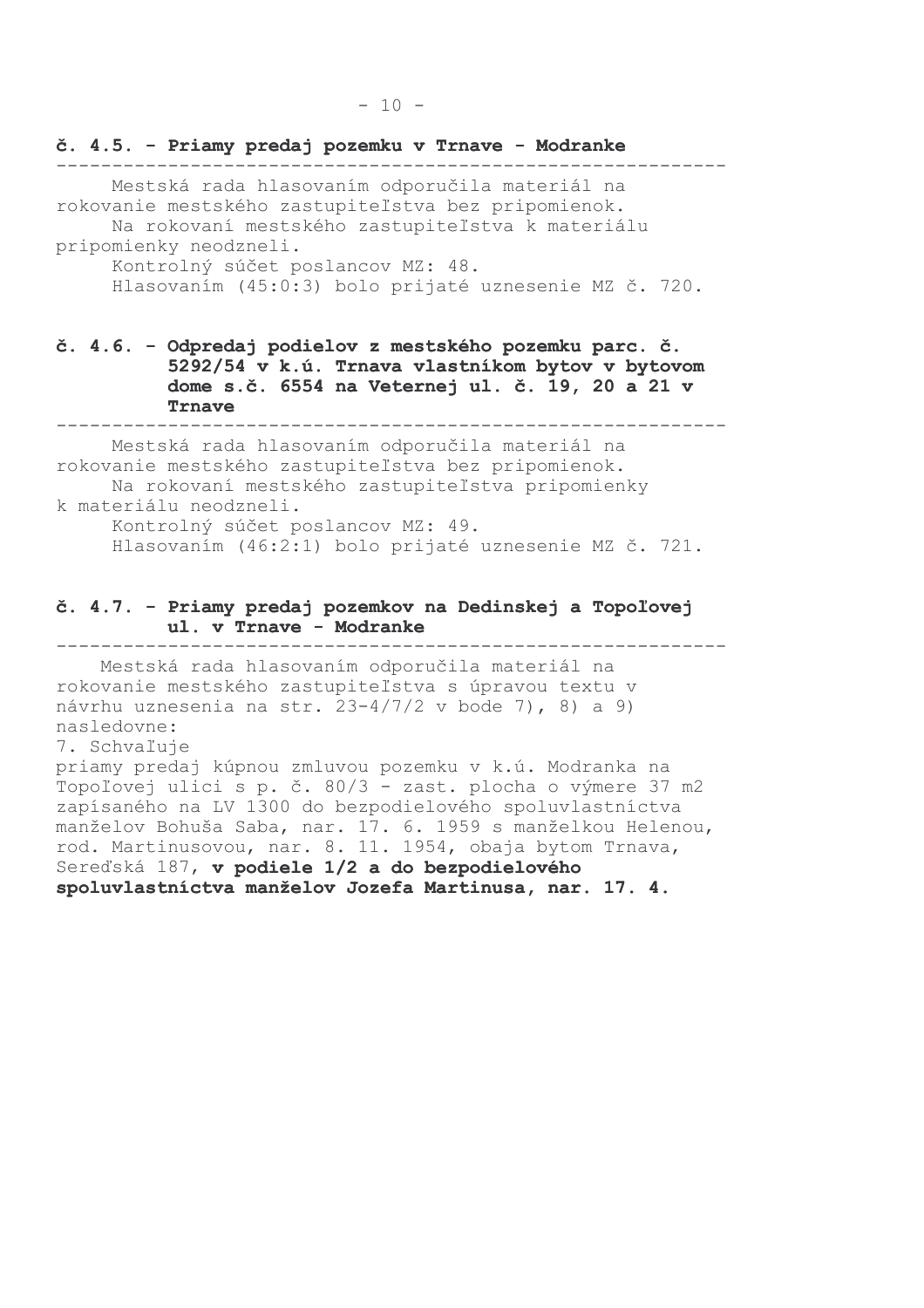1959 s manželkou Teréziou, rod. Lukáčovou, nar. 29. 12. 1959, obaja bytom Trnava, Tehelná 30, v podiele 1/2 za cenu dohodou 2.750,- Sk. 8. Schvaľuje priamy predaj kúpnou zmluvou pozemku v k. ú. Modranka na Dedinskej ulici s p. č. 152/56 - zast. plocha o výmere 64 m2 zapísaného na LV 1300 Mgr. Agnese Petkovej, nar. 18. 1. 1945 bytom Trnava, Dedinská ulica 53, za cenu dohodou  $4.370 - Sk.$ 9. Ukladá (s textom, ktorý bol v pôvodnom bode 8)

Na rokovaní mestského zastupiteľstva k materiálu pripomienky neodzneli.

Kontrolný súčet poslancov MZ: 49.

Hlasovaním (42:1:5) boli prijaté odporúčania mestskej rady.

Hlasovaním (47:0:2) bolo prijaté uznesenie MZ č. 722.

#### č. 4.8 - Odvolanie sa voči uloženiu zmluvnej pokuty - Mária Krchňáková --------------------------------------\_\_\_\_\_\_\_\_\_\_\_\_\_\_\_\_\_\_\_\_\_\_\_\_

Mestská rada hlasovaním odporučila materiál na rokovanie mestského zastupiteľstva s úpravou textu v návrhu uznesenia na str. 23-4/8/2 v bode č. 1) s tým, že neschvaľuje odpustenie zmluvnej pokuty menovanej.

#### Rozprava na rokovaní:

Ing. Daučo - odhliadnuc od toho, že sa jedná o konkrétnu osobu v predmetnom materiáli, vybral si materiál, ktorý sa týka vzťahu "občan a verejná správa". Tento vzťah by mal byť založený na dôvere mesta, úradníka k občanovi. Podotkol, že v tomto prípade sa jedná o čiastku vo výške 12.353, - Sk, avšak zmluvná pokuta je stanovená na 20.000, -Sk. Čiastka vyplýva občanovi zo zmluvy a občan by ju mal zaplatiť. Pokuta by však mala byť stanovená určitým percentom z danej čiastky, nie pevnou sumou. Navrhol preto,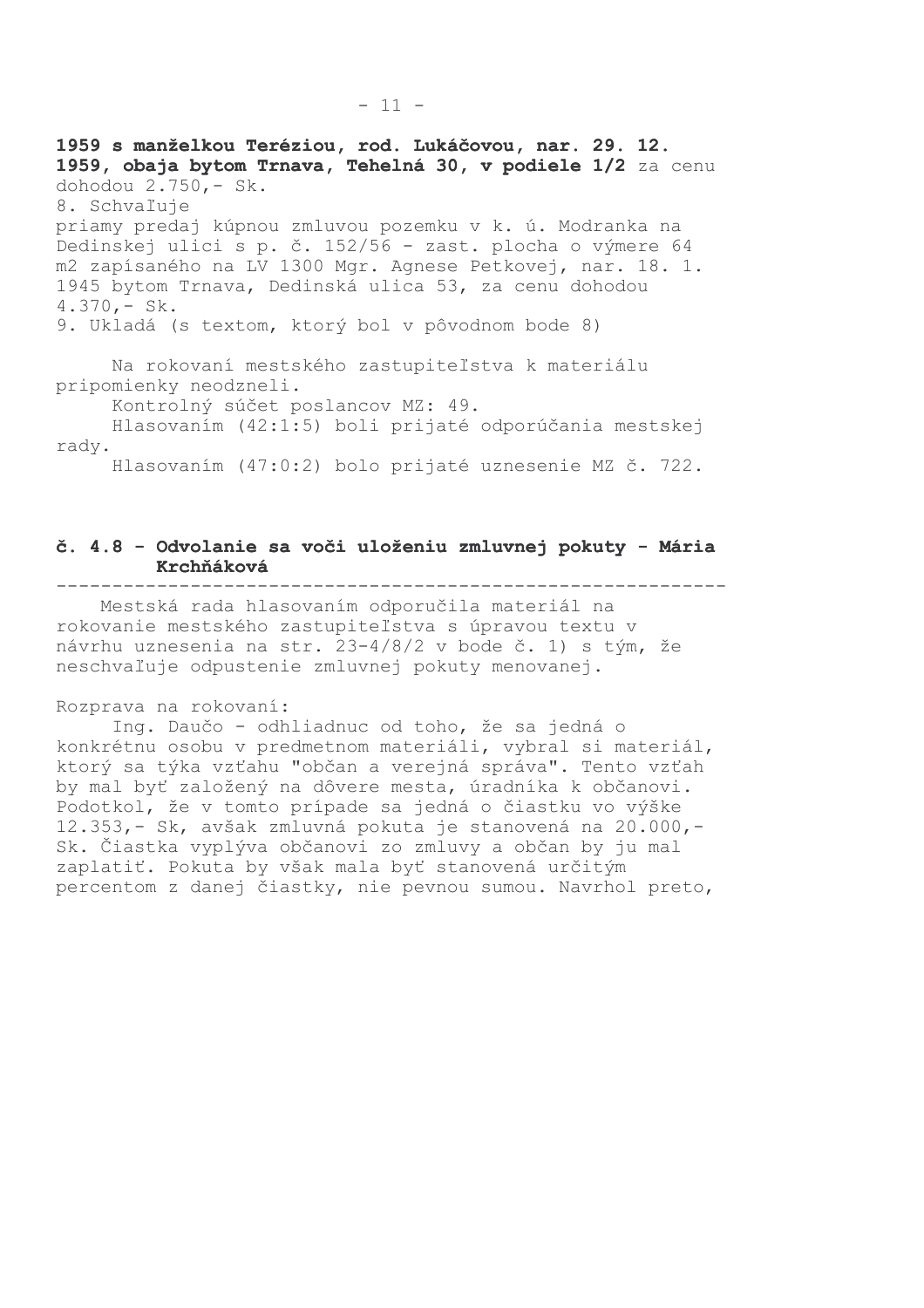aby sa pokuta do budúcnosti odvíjala od predmetnej čiastky, ktorú má občan zaplatiť napr. 20%.

Ing. Mička - uviedol, že materiálom sa zaoberal aj klub SDĽ. Veľa sa o tom diskutovalo i na mestskej rade. Avšak finančná komisia už v 11 prípadoch rozhodla o neodpustení takejto pokuty. Podal návrh, aby ... pokuta vo výške 20.000,- Sk bola pani Krchňákovej odpustená...

Ing. Kollár - konštatoval, že do vystúpenia kolegov bol daný určitý populizmus. Podotkol, že ak niekto nepodá daňové priznanie, aj keď je nulové, dostane pokutu 2.000,-Sk. Vystúpil ako podpredseda finančnej komisie, ktorá doteraz podobné žiadosti zamietla podľa pravidiel, ktoré sú zabehnuté 4 roky. Zaujímal sa, ako sa budú riešiť tí ostatní? Uviedol, že pani Krchňáková sa obrátila listom i na neho. Súhlasil aj s tým, že dôvera by mala byť, avšak obojstranná. Pretože ak niekto predá 3-izbový byt za 250.000,- Sk, škoda, že s takouto dobrou ponukovou sa neobrátila i na neho. Trval preto na stanovisku finančnej komisie - ... žiadosť neschváliť...

Ing. Klokner - podotkol, že tento prípad je sociálny. Nie je však ani prvý, ani posledný. Upozornil na to, že ak sa pustí tento prípad, ako prídu k tomu ostatní, ktorí pokutu zaplatili, bude sa im vracať späť? Uviedol, že pritom táto pani bola zvlášť na danú skutočnosť upozornená a podmienka bola uvedená i v zmluve. Vyjadril nesúhlas s kolegom Daučom, aby bol stanovený len podiel z ceny. Na záver uviedol, že nech pani Krchňáková pokutu zaplatí a sociálna komisia nech jej to dá vo forme dotácie.

Mgr. Peciar - uviedol, že aj on dostal list od pani Krchňákovej. Je však za to, aby bol poriadok, preto odporučil ...zaplatiť pokutu formou 4 splátok do jedného roka... Pretože je správne, ak má mesto rovnaký meter na všetkých.

Ing. Daučo - po vystúpení Ing. Kollára svoj druhý návrh stiahol. Podotkol, že ak budeme v zmluvách uplatňovať takú tvrdosť, nevie ako sa k tomu postaviť. Bolo by potrebné preto urobiť väčšiu osvetu, aby si to občania všimli. Trval však na tom, aby pokuta nebola stanovená pevnou čiastkou.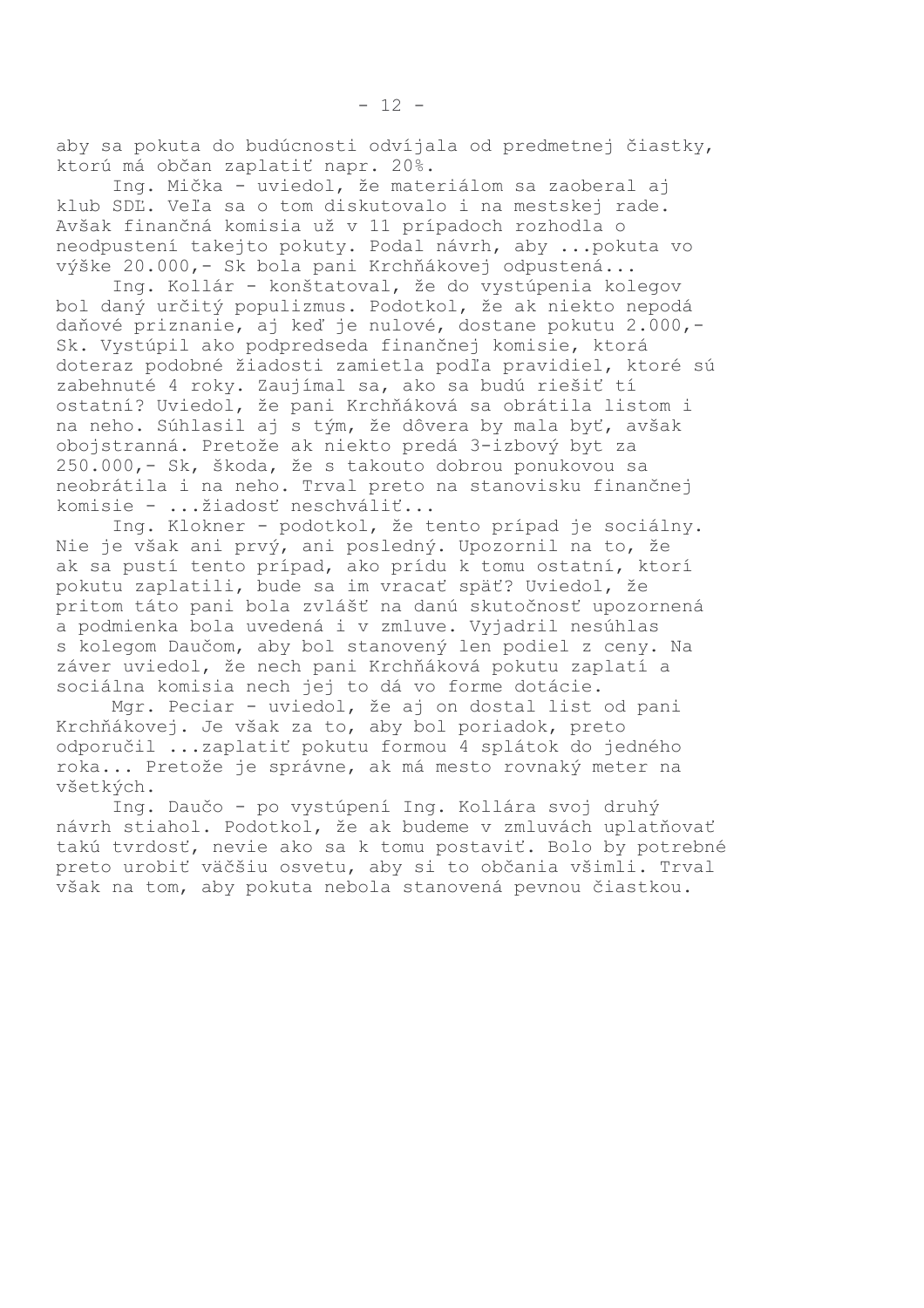Pretože nemôže súhlasiť, aby bola rovnaká pokuta za l deň omeškania taká ako napr. za l rok. Upresnil svoj návrh, aby daná pokuta bola ...vo výške 100% z dlžnej sumy v prípade odpredaja bytu...

Ing. Kollár - podotkol, že sa nejedná o 1 deň, ale o 31 dní, pretože lehota plynie od prvého dňa nasledujúceho mesiaca.

Ing. Bošnák, primátor mesta - konštatoval, že podpísaných bolo asi 6.700 ks zmlúv o odpredaji bytov. Pokuty boli v zmluvách stanovené preto, lebo sa odpredávajú nájomné byty za zlomok ich ceny. Tento prístup bol prijatý preto, že je veľmi humánny a sociálny k týmto občanom. Pretože dostali byt takýmto spôsobom, hoci v inej pozícii tí, ktorí si museli byt zaobstarať iným spôsobom. Pokuta má charakter ten, aby si uvedomili svoje povinnosti a byt nepredávali v stanovenej lehote ďalším osobám, než sú uvedené v zmysle zákona. Zároveň poukázal na odpredaj bytu za 570.000,- Sk a predávajúci požiadal o odpustenie pokuty zo sociálnych dôvodov. Percentuálne stanovenie výšky pokuty neodporúčal.

Podotkol, že pokuta je otázkou správneho konania a všetci pri kúpe bytu sú upozorňovaní na znenie zákona. Žiadal pozerať sa na vec týmto spôsobom. Odpustenie poplatku je v kompetencii mestského zastupiteľstva, avšak v budúcnosti môžu prísť ďalšie žiadosti. Podmienka uhradenia pokuty, ktorá je zakotvená v zmluve sa potom stáva vtipom. Hlasovaním máte právo rozhodnúť, len si treba uvedomiť, či túto záležitosť zapracovať do zmluvy, ktorá už je uzatvorená. Ak má občan nejaké problémy, môže požiadať o termín splátkovania.

Podotkol, že berie na vedomie sociálny aspekt, avšak väčší je pre neho ten, keď príde mladá rodina za ním, ktorá nemá kde bývať a nevie im pritom pomôcť.

Otázka vzťahu verejnej správy k občanovi by mala existovať na vzájomnom vzťahu, ktorý je treba vyvážiť. Rozhodujúcou je otázka rešpektovania zákona.

Ing. Daučo - uviedol, že jedna záležitosť vypoýva zo všeobecne záväzného nariadenia o odpredaji bytov a druhá,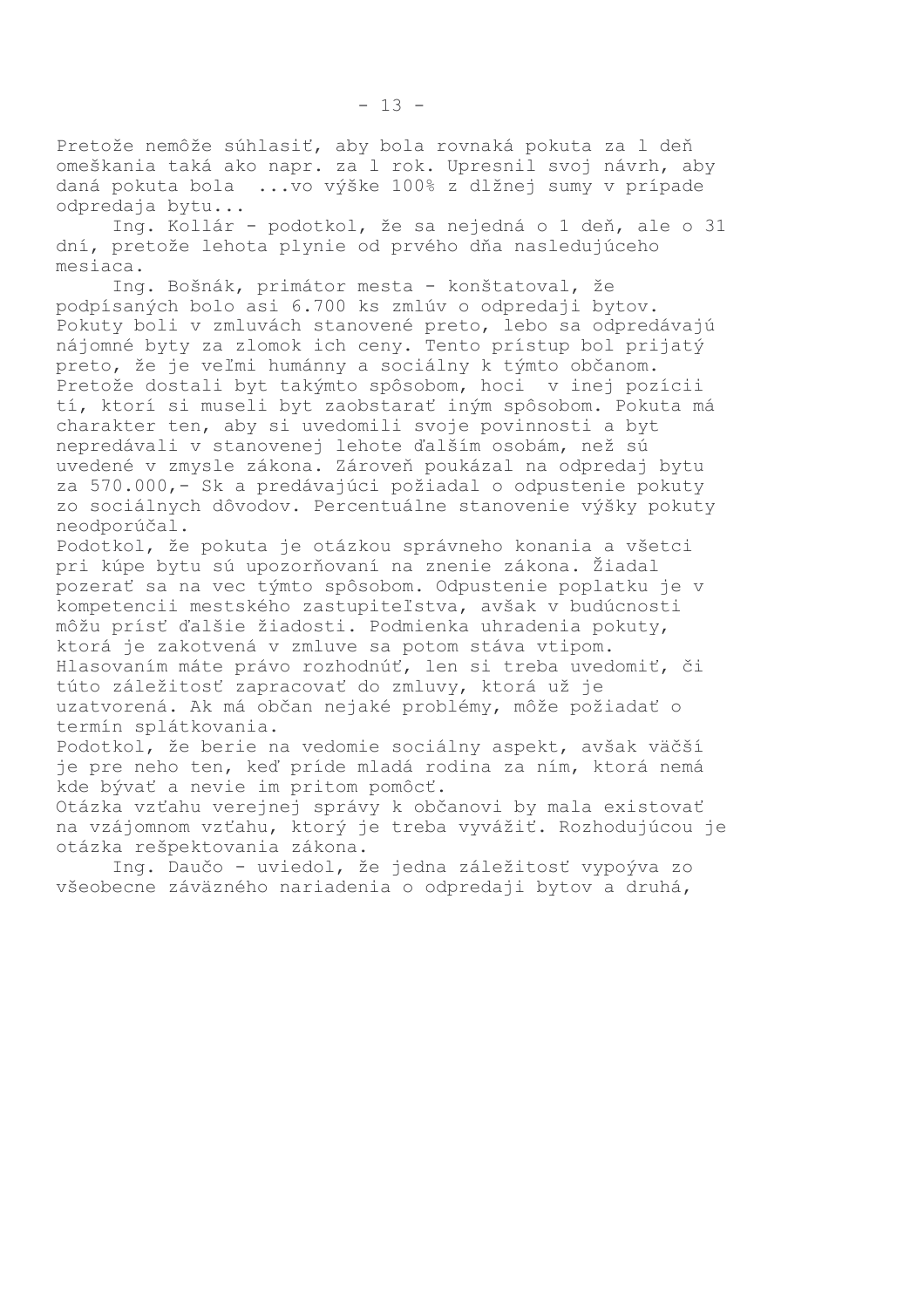čiže pokuta by sa mala viazať na výšku danej čiastky.

Ing. Bošnák, primátor mesta - konštatoval, že pokuta nie je otázkou vyhrážania sa, ale správnym poplatkom za neplnenie si povinností, ktoré sú v zmluve zakotvené. Pritom na túto skutočnosť sú občania upozorňovaní pri uzatvárení zmluvy. Pokuta je teda stanovená pri porušení určitého systémového kroku. Pokuta nie sú penále, ktoré sa dávajú z omeškania.

Ing. Englich - navrhol pokutu ponechať, avšak v rozumnej výške, veď čo sme to za ľudia, keď za 3 dni udeliť pokutu 20.000, - Sk. Je to veľmi tvrdý postih. Odporučil ... 0,5% na 1 deň z dlžnej sumy, po uplytnutí lehoty 30 dní, do max. výšky 20.000, - Sk... Odporúčal retroaktívny účinok a rozdiel v pokutách už zaplatených vrátiť.

RNDr. Keltoš, CSc. - konštatoval, že pokutovaný je občan za to, že porušuje zákon a predal byt v nezákonnej lehote niekomu inému.

Jedná sa o sankciu, nie pokutu a preto sa zaujímal, kto bude sledovať a následne riešiť to, ak niekto predá byt ďalej za 2-3 roky. Neodporúčal preto nahrádzať zákony tohto štátu a vzhľadom k tomu, že pokuta vo výške 20.000,- Sk je veľmi vysoká, stotožňoval sa s návrhom Ing. Dauča. Pokutu odporúčal ...vo výške 50% z dlžnej sumy v prípade porušenia zmluvy..., počnúc 10.9.2002, nie so spätným účinkom.

Ing. Bošnák, primátor mesta - uviedol, že sa jedná o pokutu podľa Občianskeho zákonníka a Obchodného zákonníka a to na základe podpísanej zmluvy medzi občanom a mestom Trnava.

RNDr. Keltoš, CSc. - poukázal na svoj osobný príklad, keď daň zaplatil v minulom roku a preplatok na dani mu bol vrátený až tento rok. Položil otázku, prečo hovoriť o tejto záležitosti.

Ing. Bošnák, primátor mesta - skonštatoval, že v prípade schválenia návrhu by sa od dnešného dňa menil text v zmluvách o odpredaji bytov.

Ing. Klokner - neodporúčal riešiť takto tento problém, pretože sa jedná o zmluvu, ktorá bola uzatvorená už predtým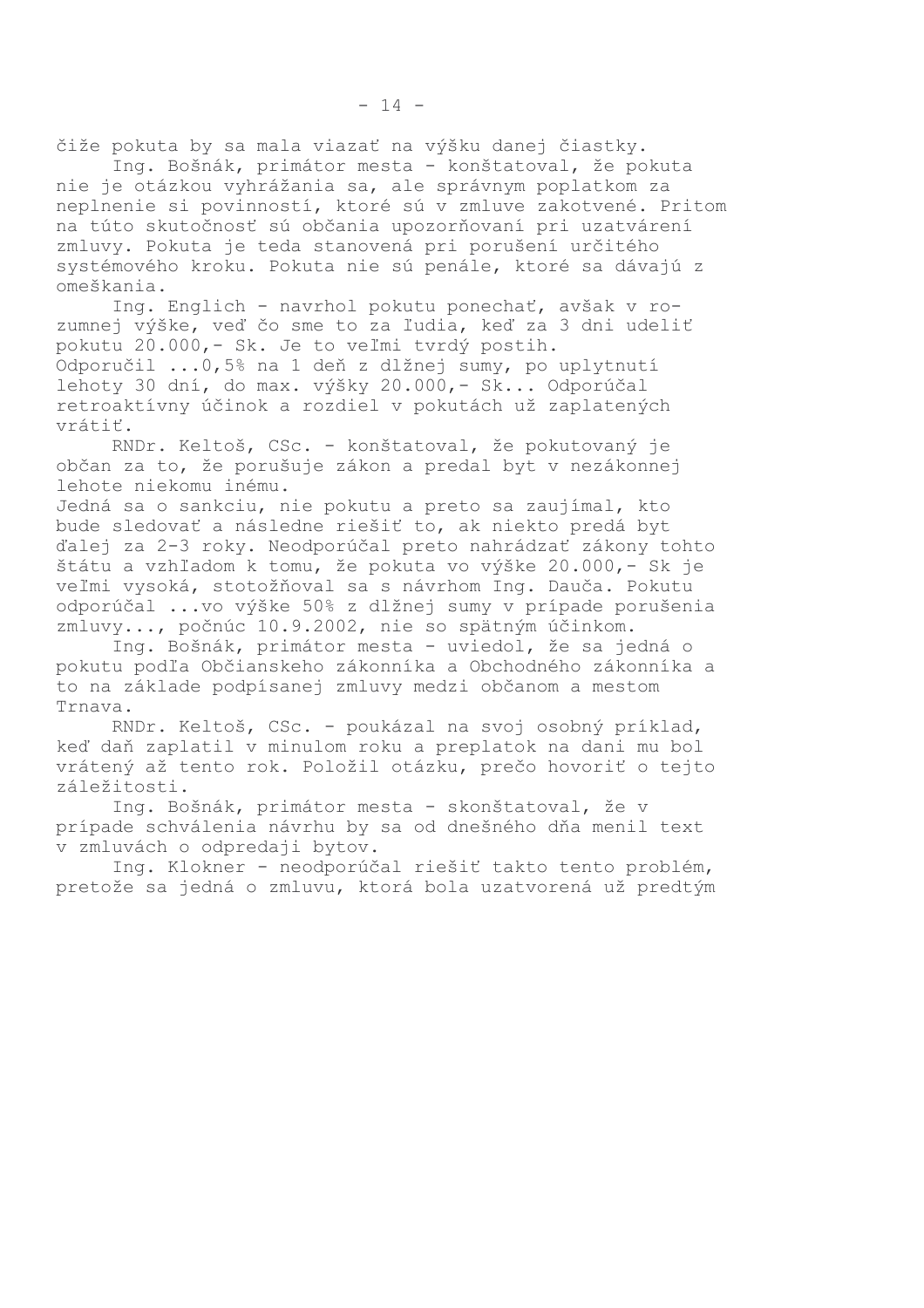a záležitosť v zmysle materiálu by týmto riešená nebola. Ing. Bínovský - podal návrh na ukončenie rozpravy.

Hlasovaním (39:2:7) bol návrh na ukončenie rozpravy schválený.

Inq. Báňas - návrh poslanca Keltoša odporúčal upresniť z časového hľadiska.

Ing. Bošnák, primátor mesta - uviedol, že platí lehota 30 dní v tomto prípade by sa jednalo o 50% z dlžnej sumy, teda 6.175,- Sk. Návrh by sa týkal zmlúv uzatvorených od dnešného dňa do budúcnosti.

Kontrolný súčet poslancov MZ: 49. Hlasovanie o návrhoch: - Ing. Dauča:  $6:27:14$ - Mgr. Peciara: 22:13:13 - Ing. Englicha: 9:30:9 - RNDr. Keltoša, CSc.: 3:33:11.

Hlasovanie o ostatných návrhoch stratilo opodstatnenie. Hlasovaním (35:8:6) bolo prijaté odporúčanie mestskej rady na neschválenie odpustenia pokuty. Hlasovaním (39:4:5) bolo prijaté uznesenie MZ č. 723 v zmysle odporúčania mestskej rady.

### Materiál č. 5.1. - Predaj bytov

Spravodajca MR: p. Eduard Čechovič Mestská rada hlasovaním odporučila materiál na rokovanie mestského zastupiteľstva bez pripomienok. Na rokovaní mestského zastupiteľstva k materiálu pripomienky neodzneli. Ing. Bošnák, primátor mesta - odporučil termín uzatvorenia zmlúv skrátiť do 30.11.2002. Hlasovaním (39:0:1) bolo prijaté uznesenie MZ č. 724.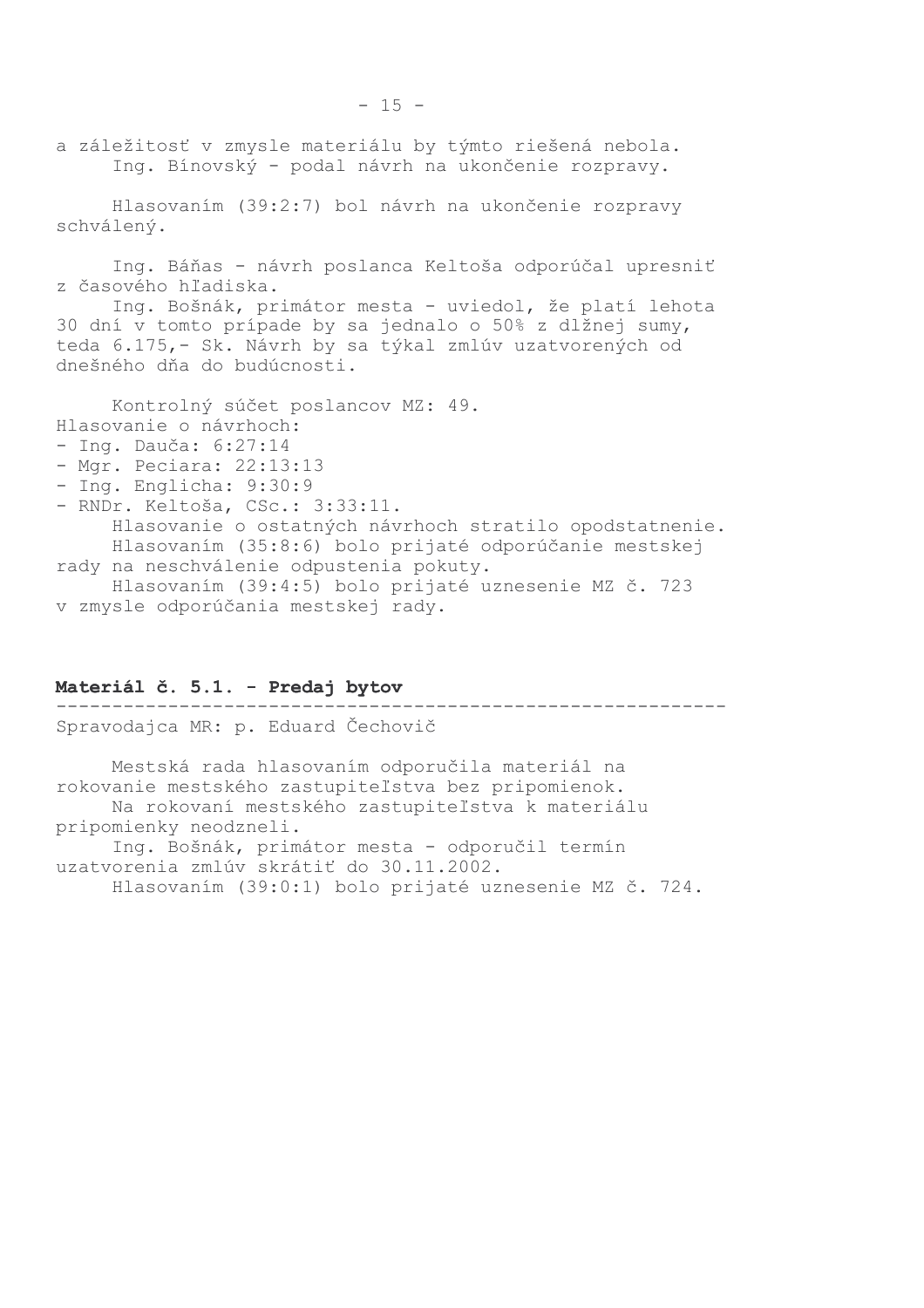### Materiál č. 5.2. - Návrh na výnimky z nakladania s bytmi vo vlastníctve mesta Trnava

Mestská rada hlasovaním odporučila materiál na rokovanie mestského zastupiteľstva bez pripomienok. Na rokovaní mestského zastupiteľstva k materiálu pripomienky neodzneli. Hlasovaním (38:0:2) bolo prijaté uznesenie MZ č. 725.

### Materiál č. 5.3. - Návrh na doplnok č. 2) k materiálu "Nakladanie s bytmi vo vlastníctve mesta **Trnava**"

Mestská rada hlasovaním odporučila materiál na rokovanie mestského zastupiteľstva s úpravou textu v doplnku č. 2 na str. 23-5/3/4 v odstavci d), kde sa mení v prvom riadku slovo "ručený" za slovo "určený".

Na rokovaní mestského zastupiteľstva k materiálu pripomienky neodzneli.

Odporúčanie mestskej rady bolo považované za technickú pripomienku.

Hlasovaním (37:0:4) bolo prijaté uznesenie MZ č. 726.

#### Materiál č. 6.1. - Návrh novely zásad prijímania do Domova dôchodcov na ulici T. Vansovej č. 5 Trnava

Spravodajca MR: MUDr. Božena Štegmanová

Mestská rada hlasovaním odporučila materiál na rokovanie mestského zastupiteľstva s úpravou textu v návrhu novely na str. 23-6/1/4 v bode 2) a 3), kde sa slovo "riaditeľka" mení na ... riaditeľ (-ka)... Na rokovaní mestského zastupiteľstva k materiálu

pripomienky neboli vznesené.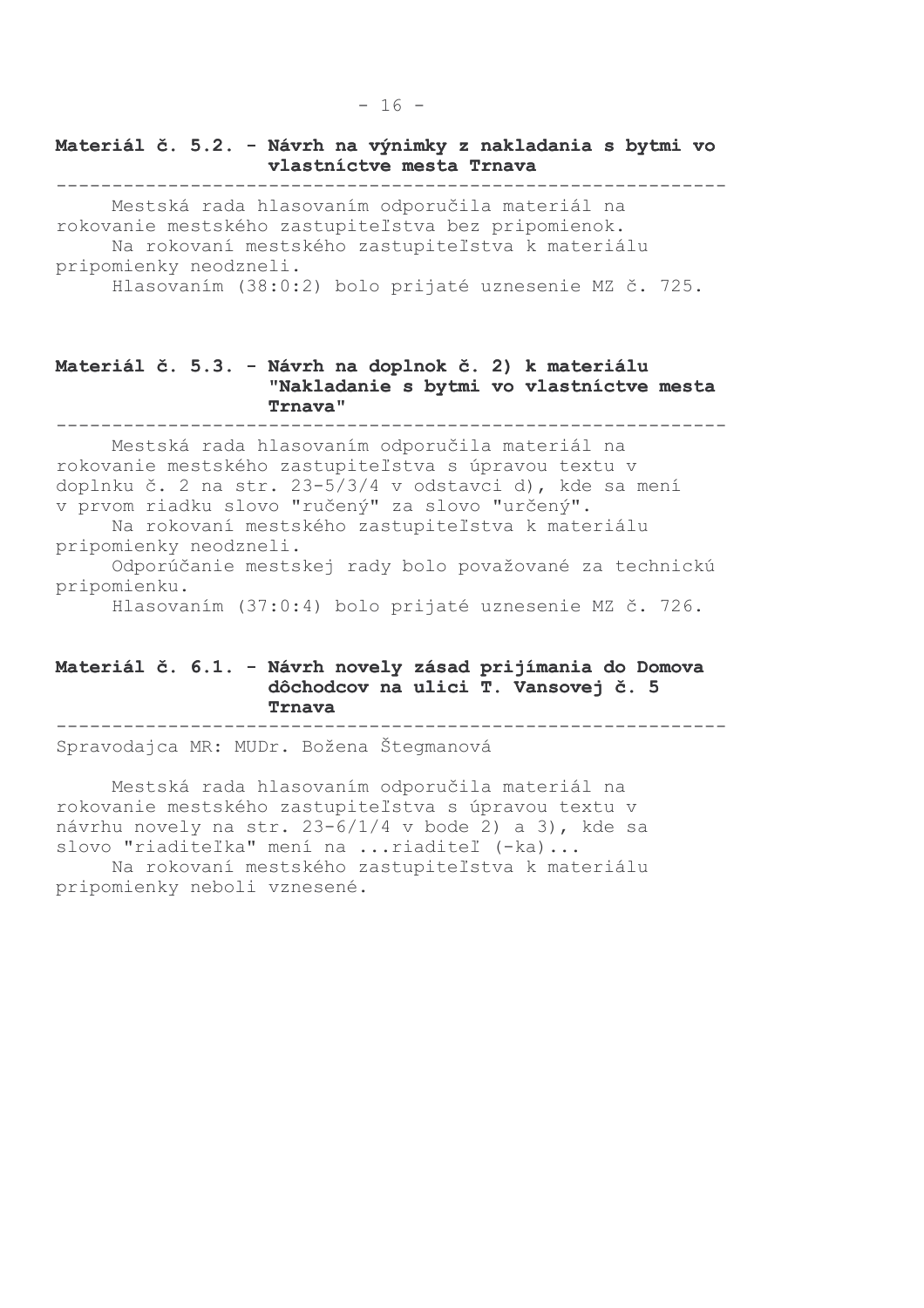Odporúčanie mestskej rady bolo považované za technickú pripomienku, preto sa o ňom nehlasovalo. Hlasovaním (36:1:1) bolo prijaté uznesenie MZ č. 727.

### Materiál č. 7.1. - Informatívna správa o zriadení Národného športového centra, športová streľba-brokové disciplíny v Trnave

Spravodajca MR: Mgr. Marián Rozložník

Mestská rada hlasovaním odporučila materiál na rokovanie mestského zastupiteľstva s úpravou textu v návrhu uznesenia na str. 23-7/1/2 v bode b) nasledovne: ...s ďalšou výstavbou NŠC na pozemkoch mesta Trnava, s podmienkou schválenej stavebnej dokumentácie mestom Trnava... Na rokovaní mestského zastupiteľstva pripomienky

k materiálu neodzneli.

Kontrolný súčet poslancov MZ: 42.

Hlasovaním (39:0:0) bolo prijaté odporúčanie mestskej rady.

Hlasovaním (42:0:0) bolo prijaté uznesenie MZ č. 728.

#### Materiál č. 8.1. - Návrh na poskytnutie dotácie z rozpočtovej položky "Dotácie a dary"

Spravodajca MR: Mgr. Štefan Zachar

Mestská rada hlasovaním odporučila materiál na rokovanie mestského zastupiteľstva s vypustením bodu a) z návrhu uznesenia a s odporúčaním čiastky v bode b) vo výške 100.000,- Sk

RSDr. Brežák, vedúci odboru MsÚ - odporučil v ukladacej časti uznesenia v bode a) použiť jednotné číslo. Kontrolný súčet poslancov MZ: 45.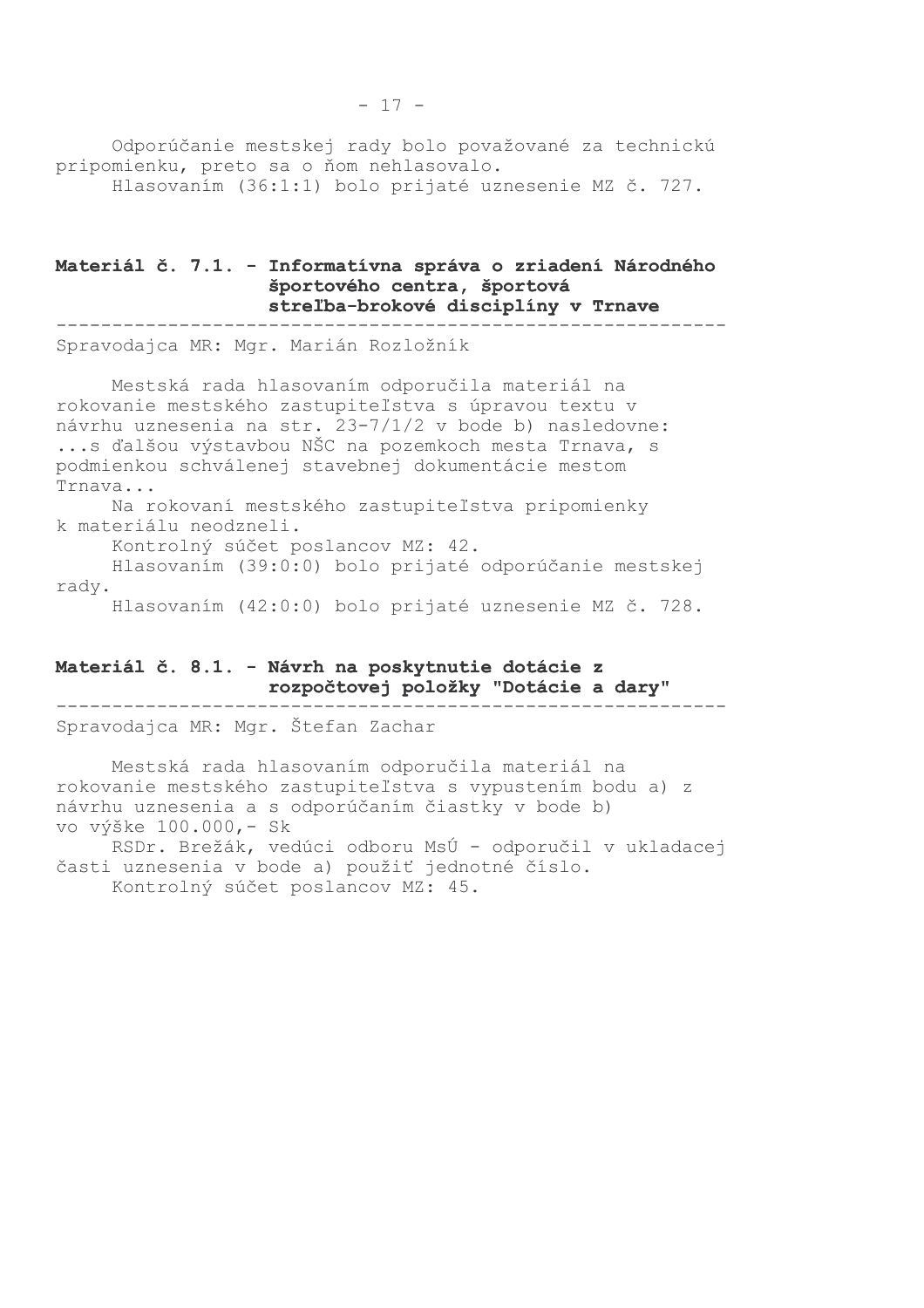Hlasovaním (40:1:3) boli prijaté odporúčania mestskej rady. Hlasovaním (42:1:2) bolo prijaté uznesenie MZ č. 729.

#### Materiál č. 9.1. - Správa o činnosti Mestskej polície mesta Trnava za obdobie od 1.1.2002 do 30.6.2002

Spravodajca MR: Ing. Ľuboš Bínovský

Mestská rada hlasovaním odporučila materiál na rokovanie mestského zastupiteľstva s úpravou návrhu uznesenia na str. 23-9/1/2, z ktorého sa písmeno b) presúva do materiálu č. 9.2. ako písmeno a). Na rokovaní mestského zastupiteľstva k materiálu pripomienky neboli vznesené. Odporúčanie mestskej rady bolo považované za technickú pripomienku, preto sa o ňom nehlasovalo. Hlasovaním (36:0:5) bolo prijaté uznesenie MZ č. 730.

#### Materiál č. 9.2. - Štatistický prehľad kriminality, verejného poriadku a dopravnej nehodovosti v služobnom obvode OO PZ Trnava za obdobie od 1.1.2002 do 30.6.2002

Mestská rada hlasovaním odporučila mestskému zastupiteľstvu obrátiť sa listom na Prezidenta SR, Predsedu NR SR, Premiéra SR a Ministra vnútra SR s požiadavkou na zmenu príslušnej legislatívy pre páchateľov - sprejerov, poškodzovateľov objektov.

Rozprava na rokovaní: Ing. Bošnák, primátor mesta - podotkol, že mestská rada pri prerokúvaní tohto materiálu konštatovala, že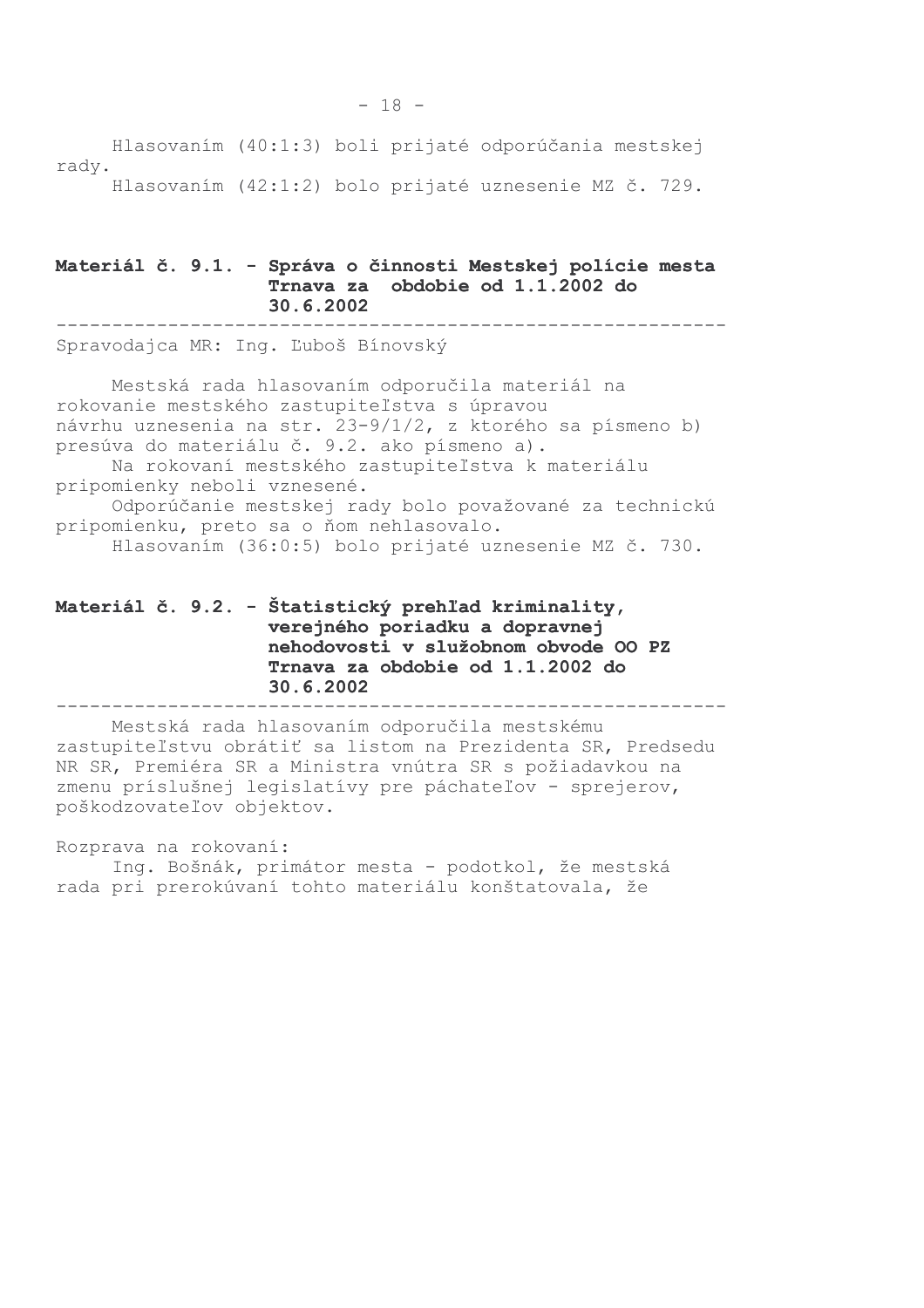problémy so sprejermi pokračujú, ba sa ešte zvyšujú. Preto mestská rada odporúča mestskému zastupiteľstvu prijať výzvu, ktorá bola poslancom doručená spolu so spoločným spravodajom. Mesto pociťuje potrebu, aby vlastníci objektov boli chránení proti tým, ktorí poškodzujú ich majetok. Primátor mesta podotkol, že predmetnú "výzvu" by predniesol i na najbližšom zasadnutí ZMOS-u. Vyslovil presvedčenie, že sprejerstvo má dopad i na páchanie inej trestnej činnosti napr. krádeže.

Mgr. Peciar - odporučil slovo "vyzývame" nahradiť slovom ... žiadame... Zároveň podotkol, že túto záležitosť riešili i vo Francúzsku, kde činnosť sprejerov považujú za trestný čin. Podotkol, že by sa preto mali robiť represívnejšie kroky.

Mgr. Keleši, náčelník MsP - upozornil na preklep v 2. riadku výzvy.

Ing. Englich - podotkol, že v materiáli je písané o náraste násilnej trestnej činnosti, avšak nevidí žiadny návrh na riešenie. Uviedol, že z tohto miesta by nebolo vhodné podávať návrhy. Podotkol, že je pekné, ak ho sankcionujú za bicykel bez zvončeka, avšak polícia by mala riešiť problémy na sídliskách, hlavne vo večerných hodinách.

Ing. Bošnák, primátor mesta - uviedol, že postupne by sa mal dobudovať aparát polície a zvýšiť počet príslušníkov vo výkone služby. Odporučil však navštíviť služobňu mestskej polície a osobne si zistiť požiadavky občanov z rozličných častí mesta. Vyjadril sa k problémom mladých ľudí, ktorí sa s hlučným správaním dostávajú do konfliktov s ostatnými obyvateľmi. Dochádza ku generačnému konfliktu. Je to však otázka vzájomnej tolerancie. Zároveň informoval o pravidelných pondelkových poradách s náčelníkom mestskej polície a riaditeľmi PZ SR,

na ktorých sa vzájomne o problémoch informujú. Mgr. Štibrányi, OO PZ Trnava-mesto - vysvetlil poslancovi Englichovi vznesenú pripomienku. Podotkol, že sa jedná o násilie páchané proti jednotlivcovi, kde často dochádza k násiliu medzi manželmi a celá záležitosť skončí tým, že jeden z manželov nedá súhlas na trestné stíhanie.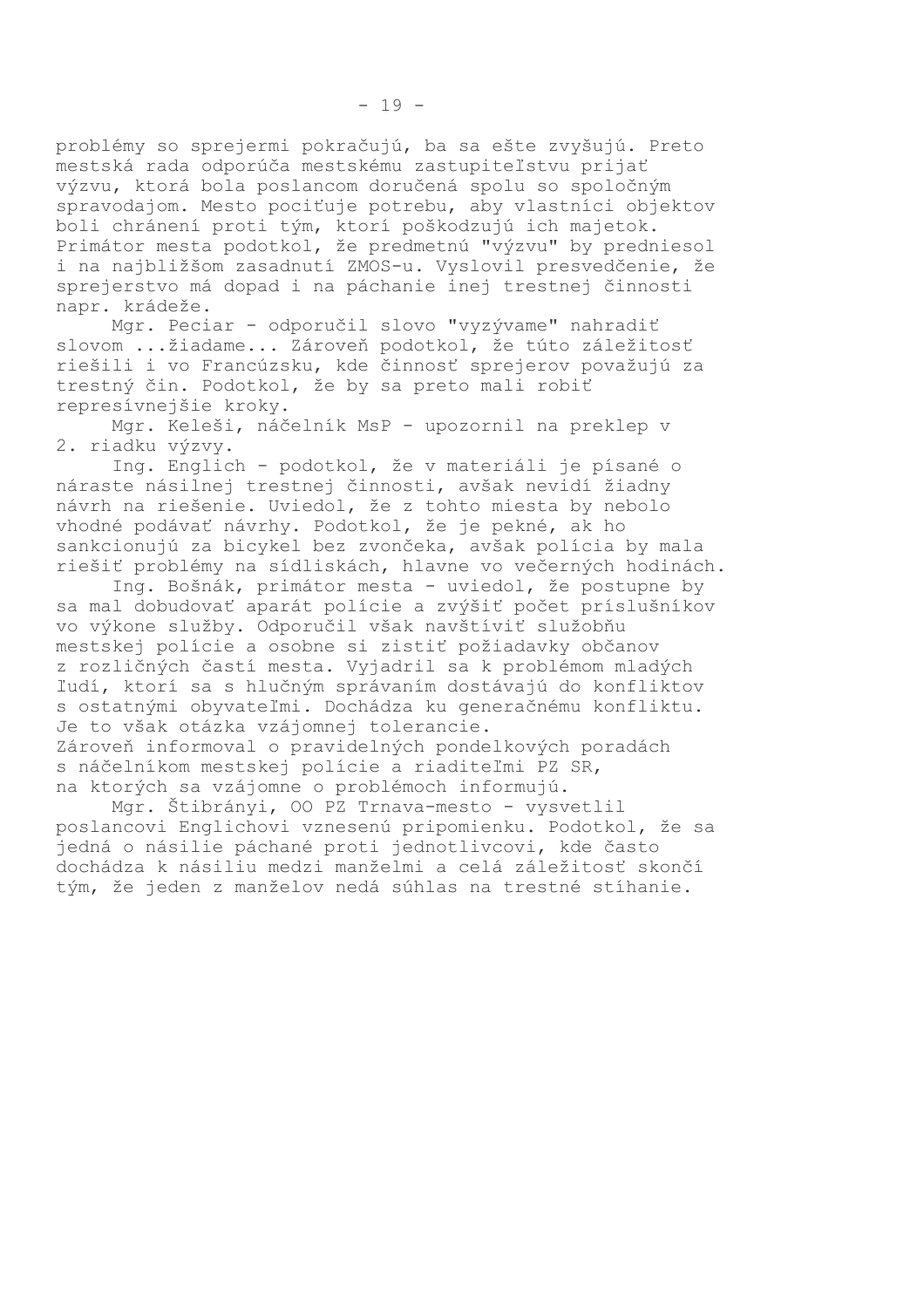Od 1.9.2002 však vstúpila do platnosti novela zákona, keď tento súhlas potrebný nie je. Ing. Bošnák, primátor mesta - odporučil o výzve a

materiáli hlasovať osobitne. Podotkol, že v prípade schválenia "výzvy" podá informáciu novinárom na zajtrajšej tlačovej konferencii.

Kontrolný súčet poslancov MZ:45. Odporúčania mestskej rady boli považované za technickú pripomienku, preto sa o nich nehlasovalo.

Hlasovaním (43:0:2) bolo prijaté uznesenie MZ č. 731 k materiálu č. 9.2., so zapracovaním odporúčania mestskej rady.

Hlasovaním (43:0:2) bola prijatá "výzva" s úpravou textu v zmysle návrhu poslanca Peciara a uznesenie MZ č. 732.

#### Materiál č. 10.1. - Správa o uskutočnených metódach a postupoch verejného obstarávania v I. polroku 2002 s hodnotou predmetu obstarávania tovarov, služieb a výkonov nad 500.000,- Sk a prác nad 1.000.000,- Sk

Spravodajca MR: Mgr. Milan Urbanovský

Mestská rada hlasovaním odporučila materiál na rokovanie mestského zastupiteľstva bez pripomienok. Na rokovaní mestského zastupiteľstva k materiálu pripomienky neodzneli. Hlasovaním (44:0:1) bolo prijaté uznesenie MZ č. 733.

Materiál č. 11.1. - Plnenie uznesení Mestského zastupiteľstva mesta Trnava, ktorých termín plnenia je do 20.8.2002  $\frac{1}{2}$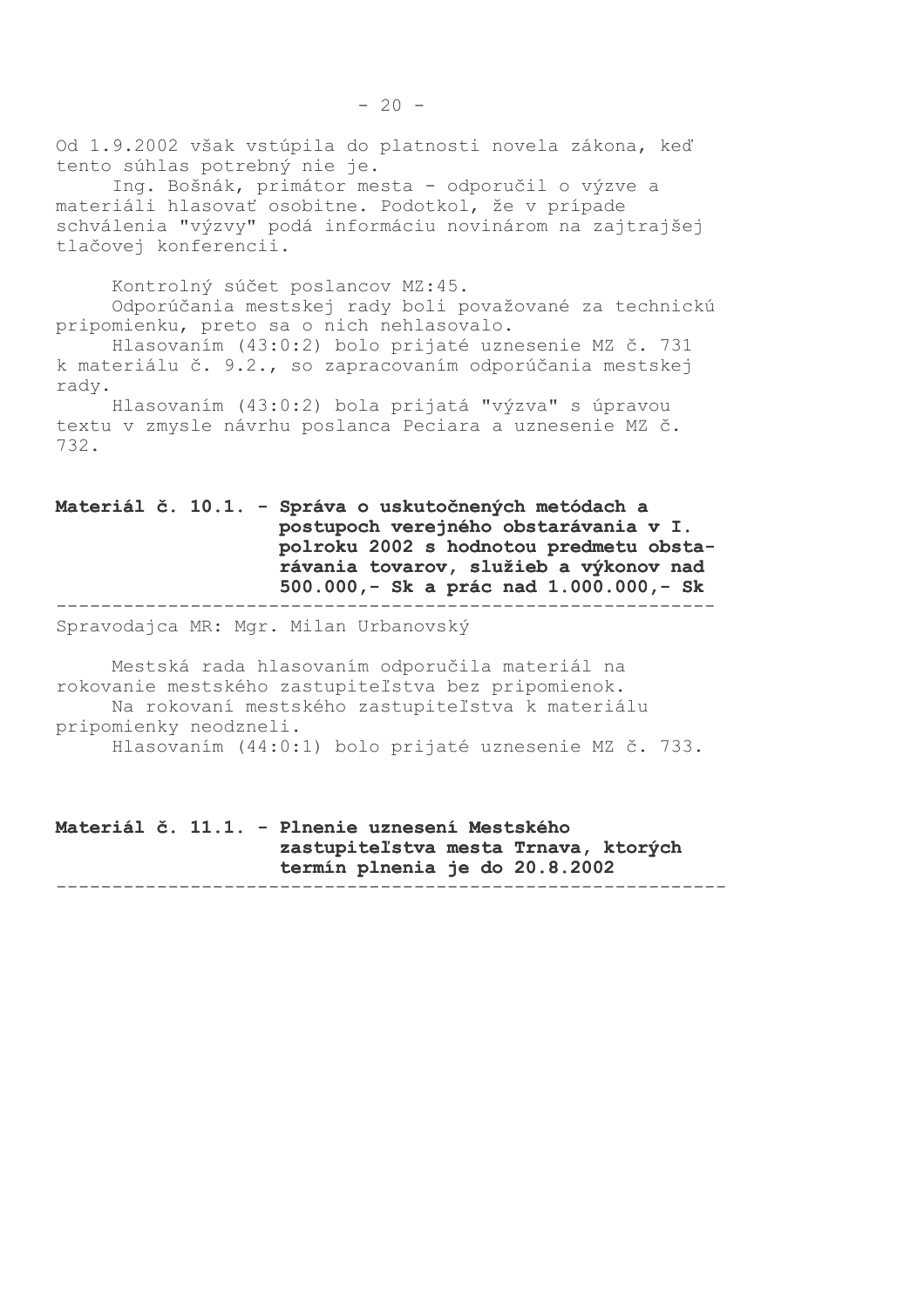Spravodajca MR: Ing. Marcel Kollár

Mestská rada hlasovaním odporučila materiál na rokovanie mestského zastupiteľstva s doplnením uznesenia 613/2002 do návrhu uznesenia na str. 23-11/1/2 do bodu 2. schvaľovacej časti doplniť:

\* predĺženie termínu plnenia uznesenia MZ č. 613/2002 do 30.9.2002

\* predĺženie termínu plnenia uznesenia MZ č. 244b/2000 do 30.6.2003.

Na rokovaní mestského zastupiteľstva pripomienky k materiálu neboli vznesené.

Kontrolný súčet poslancov MZ: 46.

Hlasovaním (44:0:1) boli prijaté odporúčania mestskej rady.

Hlasovaním (45:0:1) bolo prijaté uznesenie MZ č. 734.

### Materiál č. 12.1. - Kompenzácia nákladov mesta Trnava na vybudované plynárenské zariadenie v zmysle Uznesenia vlády SR č. 707 zo dňa 26. júna 2002

Spravodajca MR: p. Karol Opatovský

--------------------

Mestská rada hlasovaním odporučila materiál na rokovanie mestského zastupiteľstva bez pripomienok. Na rokovaní mestského zastupiteľstva k materiálu pripomienky neodzneli. Hlasovaním (45:0:2) bolo prijaté uznesenie MZ č. 735.

Materiál č. 12.2. - K Výzve Predsedníctva Združenia miest a obcí Slovenska na poskytnutie mimoriadneho členského príspevku ZMOS z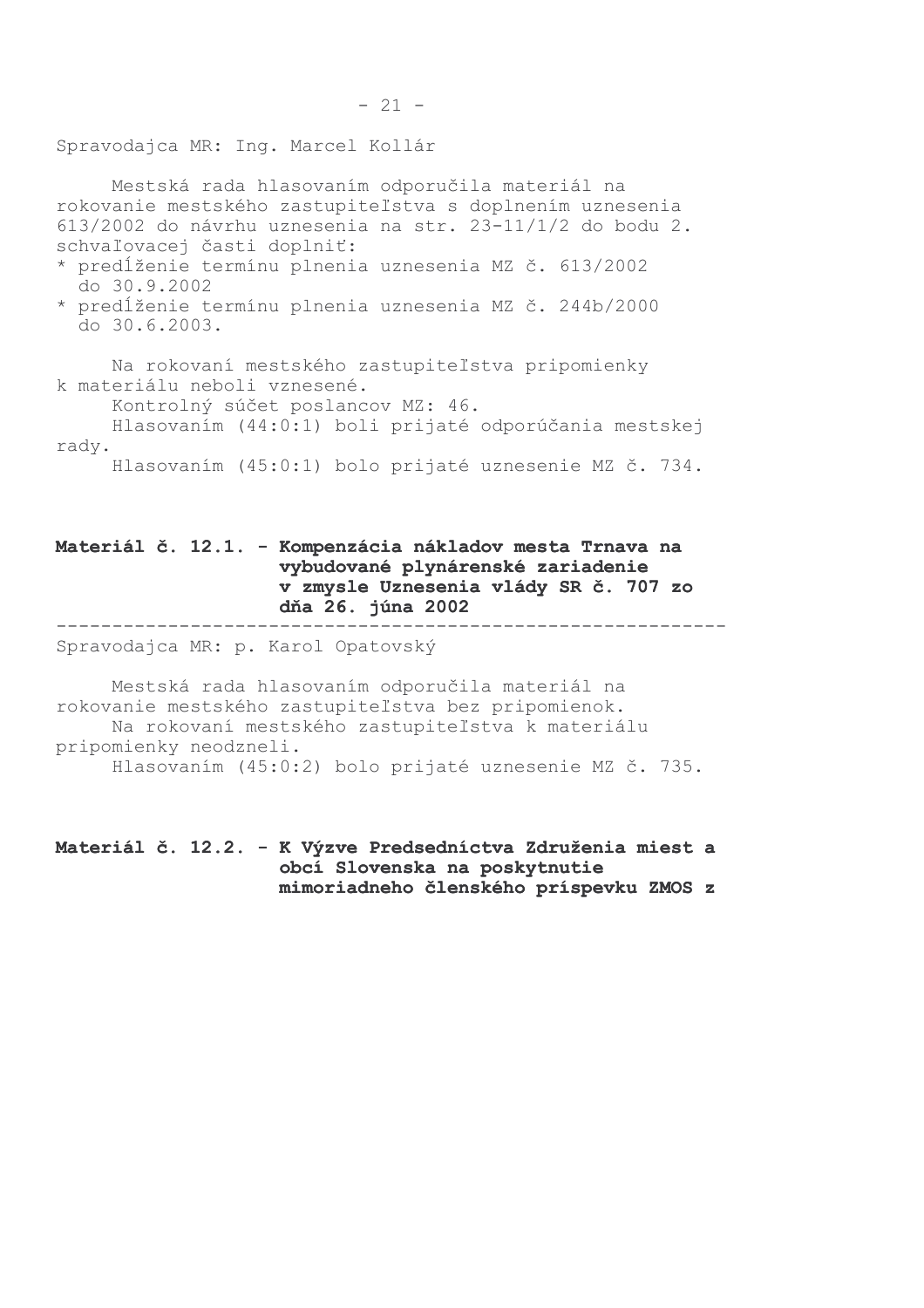finančných kompenzácií nákladov miest a obcí na vybudované plynárenské zariadenia, ktoré boli prevedené do vlastníctva štátu

---------

Mestská rada hlasovaním odporučila na rokovanie mestského zastupiteľstva čiastku 70.000,- Sk ako mimoriadny členský príspevok ZMOS.

Ing. Bošnák, primátor mesta - upozornil na potrebu úpravy uznesenia v prípade schválenia odporúčania mestskej rady, pretože suma 70.000,- Sk nepredstavuje 1% z vrátených finančných prostriedkov.

Uviedol, že návrh predstavuje určitý spôsob vyjadrenia toho množstva hodín rokovaní v danej záležitosti. Návrh mestskej rady odporučil akceptovať.

V rámci rozpravy pozmeňovacie návrhy k materiálu neodzneli.

Kontrolný súčet poslancov MZ: 44.

Hlasovaním (39:1:4) boli prijaté odporúčania mestskej rady.

Hlasovaním (39:1:4) bolo prijaté uznesenie MZ č. 736, s upraveným textom uznesenia, v súvislosti so schváleným návrhom mestskej rady.

### Materiál č. 13.1 - Návrh na umiestnenie pamätnej tabule venovanej Trnavskej detskej opatrovni

Spravodajca MR: PhDr. Jana Bérešová

Mestská rada odporučila hlasovaním materiál na rokovanie mestského zastupiteľstva s návrhom textu na pamätnej tabuli venovanej Trnavskej detskej opatrovni s tým, že spracovateľ materiálu predloží návrh textu písomne do zasadnutia mestského zastupiteľstva.

Návrh spracovateľa bol poslancom doručený so spoločným spravodajom.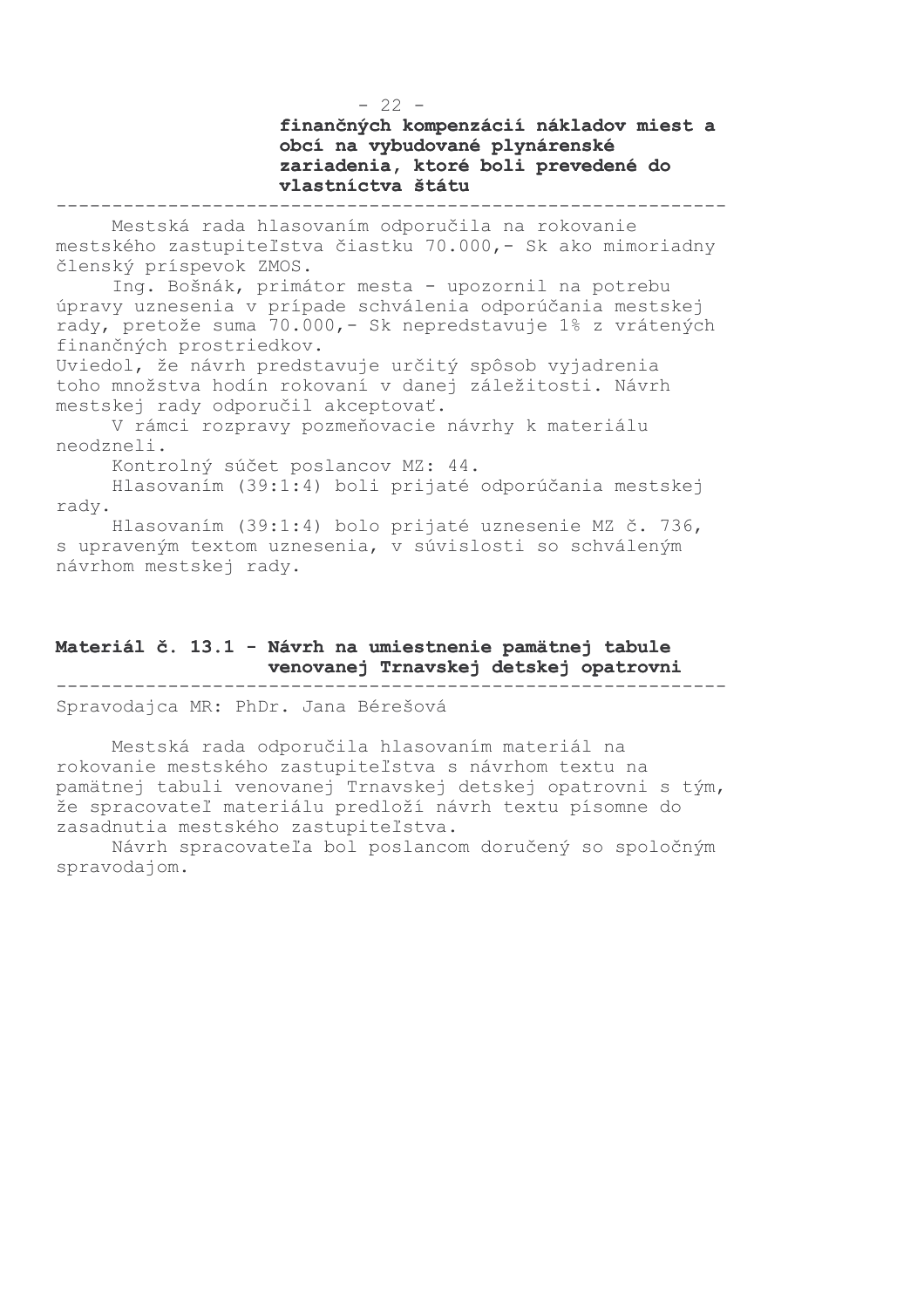Rozprava na rokovaní:

MUDr. Štefániková - žiadala na záver navrhovaného textu tabule doplniť text ... grófkou Teréziou Brunschwickovou... Svoj návrh odôvodnila tým, že sa jedná o príslušníčku rodu, ktorý sa venoval charitatívnej činnosti. Jedným z jej odkazov bolo práve založenie tejto opatrovne. Ing. Bošnák, primátor mesta - uviedol, že mesto schválený návrh dá ešte preveriť z historického hľadiska. Kontrolný súčet poslancov MZ: 43. Hlasovaním (33:1:8) bol prijatý návrh poslankyne Štefánikovej.

Hlasovaním (38:1:4) bolo prijaté uznesenie MZ č. 737.

### Materiál č. 14 - Návrh na schválenie projektu "Podpora rómskej menšiny v oblasti vzdelávania"

Spravodajca MR: p. Jozef Ondrejička

Mestská rada hlasovaním odporučila materiál na rokovanie mestského zastupiteľstva s úpravou textu v návrhu uznesenia a v texte dôvodovej správy, čo tvorí prílohu spoločného spravodaja.

Na rokovaní mestského zastupiteľstva k materiálu pripomienky neodzneli.

Kontrolný súčet poslancov MZ: 46.

Hlasovaním (40:1:5) bolo prijaté uznesenie MZ č. 738.

### Materiál č. 15.1. - Informatívna správa o vybavovaní žiadostí na povolenie prevádzkovania výherných hracích prístrojov na rok 2003

Spravodajca MR: p. Eduard Čechovič

Mestská rada hlasovaním odporučila materiál na rokovanie mestského zastupiteľstva bez pripomienok.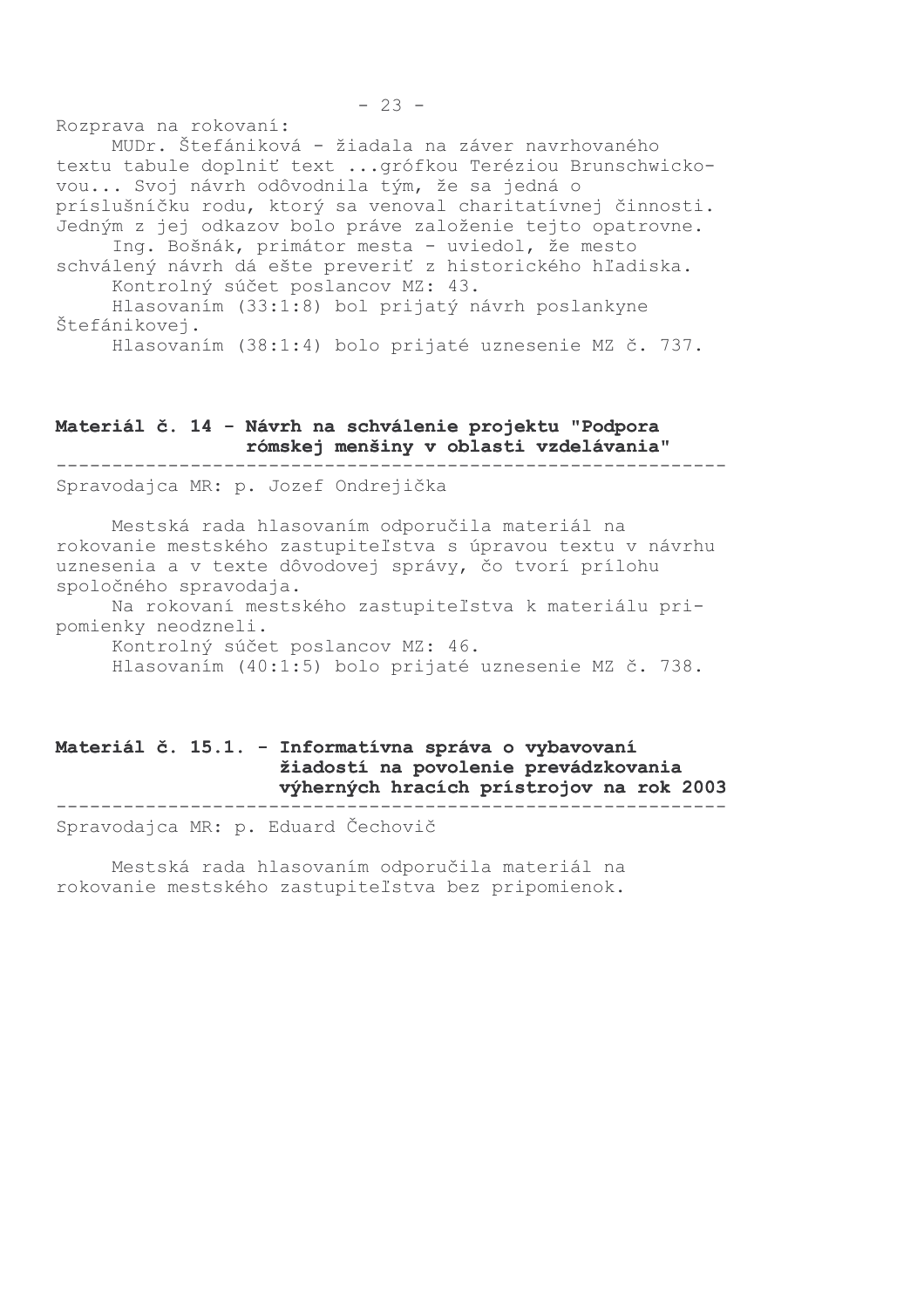Rozprava na rokovaní:

Ing. Bošnák, primátor mesta - informoval prítomných, že navštívili ho niektorí zástupcovia firiem, ktoré sa do výberu nedostali. Podotkol, že podľa jeho názoru to nie je podnikanie. Konštatoval, že herne prispievajú k zvýšeniu nápadu trestnej činnostina území mesta Trnava. Rozhodnutia podpísal, aby bola dodržaná lehota, zamietnutých bolo asi 60 automatov, kde mestský úrad poplatky vrátil. Tí sa majú právo odvolať a rozhodovať bude v danej veci súd.

Ing. Englich - bod 2) z návrhu uznesenia odporúčal vypustiť, pretože poslanci mestského zastupiteľstva nemali "pokyny" k dispozícii.

Mgr. Mešťánková - požiadala kontrolné orgány, políciu o uskutočňovanie kontrol, pretože podľa informácií automaty hrávajú aj osoby mladšie ako 18 rokov.

Ing. Holkovič, hlavný kontrolór - žiadal do uznesenia doplniť i stanovisko hlavného kontrolóra k danému materiálu, ktoré bolo predložené písomne.

Kontrolný súčet poslancov MZ: 43.

Hlasovaním (20:7:18) návrh poslanca Englicha nebol prijatý.

Hlasovaním (39:1:3) bolo prijaté uznesenie MZ č. 739, v ktorom bol zapracovaný návrh hlavného kontrolóra.

Po prerokovaní písomných materiálov zaradených do programu rokovania mestského zastupiteľstva nasledoval bod "Rôzne":

#### A)

Ing. Bošnák, primátor mesta v rámci bodu "rôzne" požiadal poslancov mestského zastupiteľstva o prerokovanie materiálu, ktorý bude poslancom rozdaný písomne. Jedná sa o návrh na povolenie spracovania doplnku územného plánu v lokalite Trnava-juhovýchod, ohraničenej územím Trnava -Zavar - Modranka.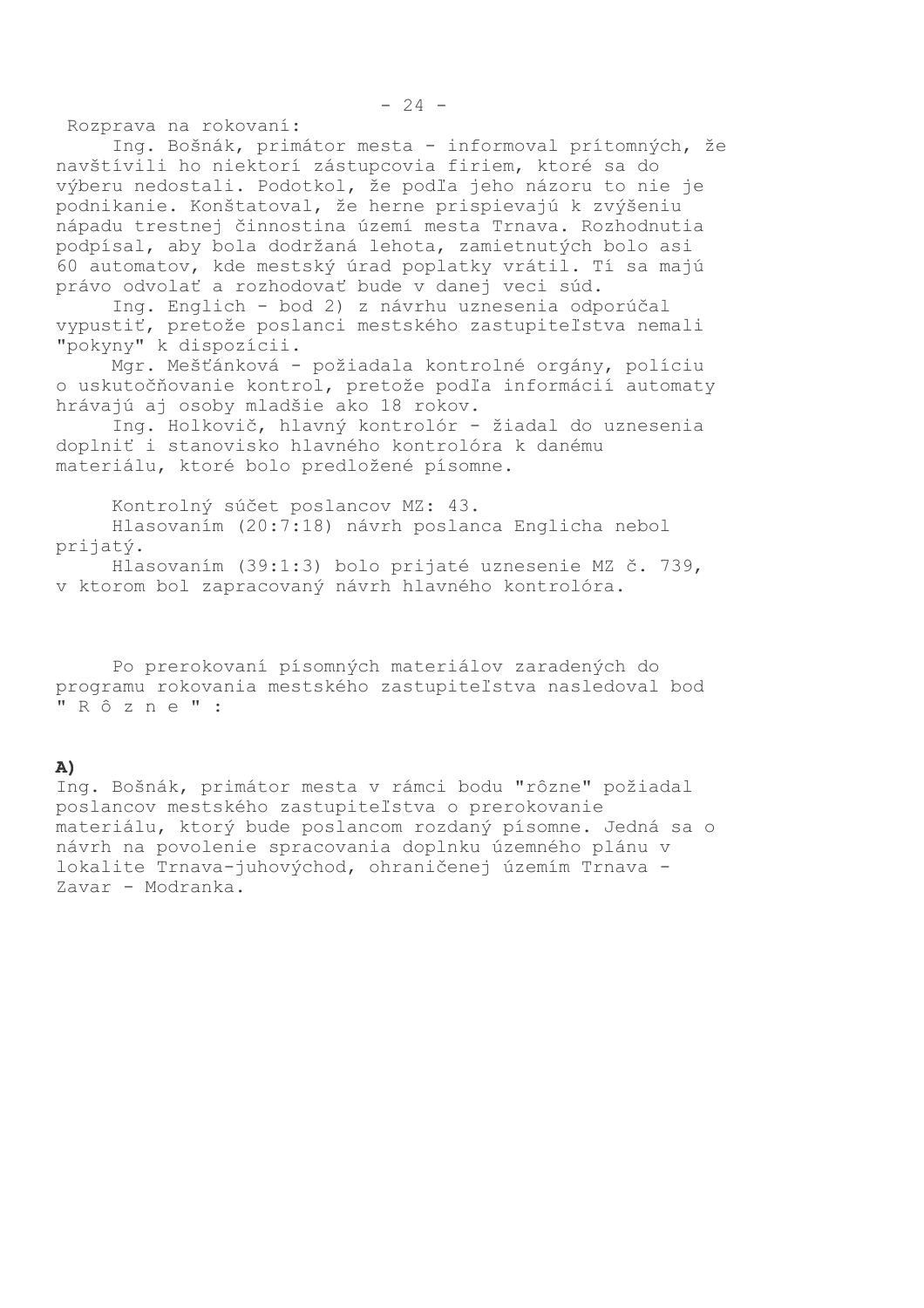Jedná sa zatiaľ o pracovnú verziu, pretože v súčasnom období sa spracovávajú podklady pre správu katastra a zisťujú sa technické podmienky budovania investícií, skúmajú sa inžinierske siete a napojenie. Bude sa jednať o veľkú investíciu (70 mld. Sk a zamestnávať sa bude 3,5-4 tisíc ľudí), začiatok výstavby je naplánovaný na september 2003. Touto investíciou by sa pomohlo trnavskému regiónu, pretože nezamestnanosť stúpla v meste Trnava o 1%, je na hranici 14%.

Na záver svojho vystúpenia uviedol, že sa jedná o spracovanie doplnku územného plánu v zmysle zákona a všetky podrobnosti budú prerokované s dotknutými orgánmi.

Ing. Daučo - podotkol, že predmetná lokalita spĺňa určité dopravné podmienky. Pozemky na akciu "priemyselný park" sú k dispozícii, pretože vláda SR má na to iné kroky, než je cesta vyvlastňovania. Zároveň podotkol, že SARIO je súkromnou organizáciou, ktorá robí predkolie pri vstupe do NATO.

Ing. Englich - sa zaujímal o charakter výroby.

Ing. Bošnák, primátor mesta - uviedol, že sa jedná o strojársku výrobu.

Kontrolný súčet poslancov MZ: 44. Hlasovaním (39:1:4) bolo prijaté uznesenie MZ č. 740 v zmysle predloženého materiálu.

#### $B)$

Doc. MUDr. Chmelík, PhD., poslanec mestského zastupiteľstva podal informáciu na tému "Práva pacientov", ktoré sú špeciálnou časťou ľudských práv. Text charty pacientov je k dispozícii v Kancelárii Zdravé mesto Trnava a tiež na internetovej stránke www.pravapacientov.sk. Konštatoval, že zdravie je jednou z najdôležitejších ľudských hodnôt. Podľa definície Svetovej zdravotníckej organizácie je "zdravie stav úplnej telesnej, duševnej a sociálnej pohody a nielen neprítomnosť choroby alebo postihnutia".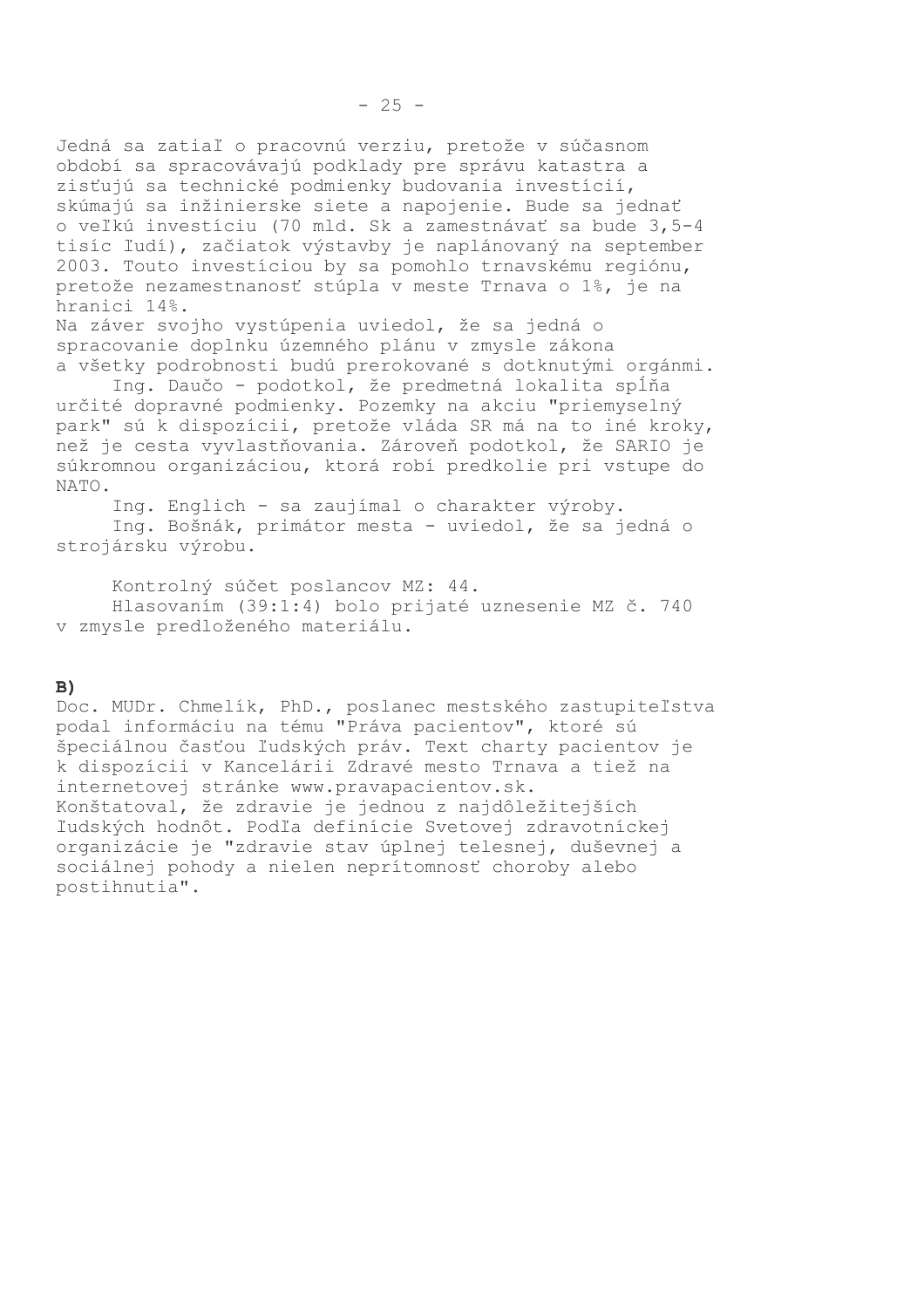Každý je zodpovedný za ochranu a podporu vlastného zdravia, ale zároveň sa očakáva, že spoločnosť k tomu zabezpečí primerané podmienky.

Každý má právo na zdravé životné podmienky a zdravé životné prostredie, na ochranu zdravia, na zdravotnú starostlivosť a zodpovedajúcu pomoc v prípade choroby, ohrozenia chorobou alebo ak je poškodenie zdravia trvalé. Pod ochranou zdravia treba chápať všeobecne prevenciu a primárnu prevenciu osobitne, ako i predchádzanie poškodenia zdravia. Obnova zdravia je liečebný proces vrátane rehabilitácie.

Jednotlivé práva pacientov v zdravotnej starostlivosti sa zakladajú na práve človeka na ľudskú dôstojnosť, na sebaurčenie a na autonómiu. Právo na zdravotnú starostlivosť sa definuje ako právo na využívanie výhod zdravotníckeho systému a zdravotníckych služieb, ktoré sú v štáte dostupné.

Každý má mať právo na prístup k takému štandardu zdravotnej starostlivosti, ktorý je v súlade s právnymi predpismi platnými v Slovenskej republike a so súčasným stavom lekárskej vedy. Pri uplatňovaní práv možno pacientov podrobiť iba takým obmedzeniam, ktoré sú v súlade s Deklaráciou ľudských práv. Právo na zodpovedajúcu kvalitu zdravotnej starostlivosti znamená, že práca zdravotníckych pracovníkov musí byť na vysokej profesionálnej úrovni. Cieľom zdravotníckej legislatívy je zaručiť, aby právne predpisy odrážali uvedené princípy.

V rámci schváleného programu rokovania mali nasledovať interpelácie poslancov Mestského zastupiteľstva mesta Trnava.

Ing. Klokner - odporučil interpelácie poslancov predložiť písomne a o svojom návrhu žiadal hlasovať. Mgr. Mešťánková - žiadala zachovať program rokovania a interpelovať ústne. Hlasovaním (30:7:7) bol návrh poslanca Kloknera